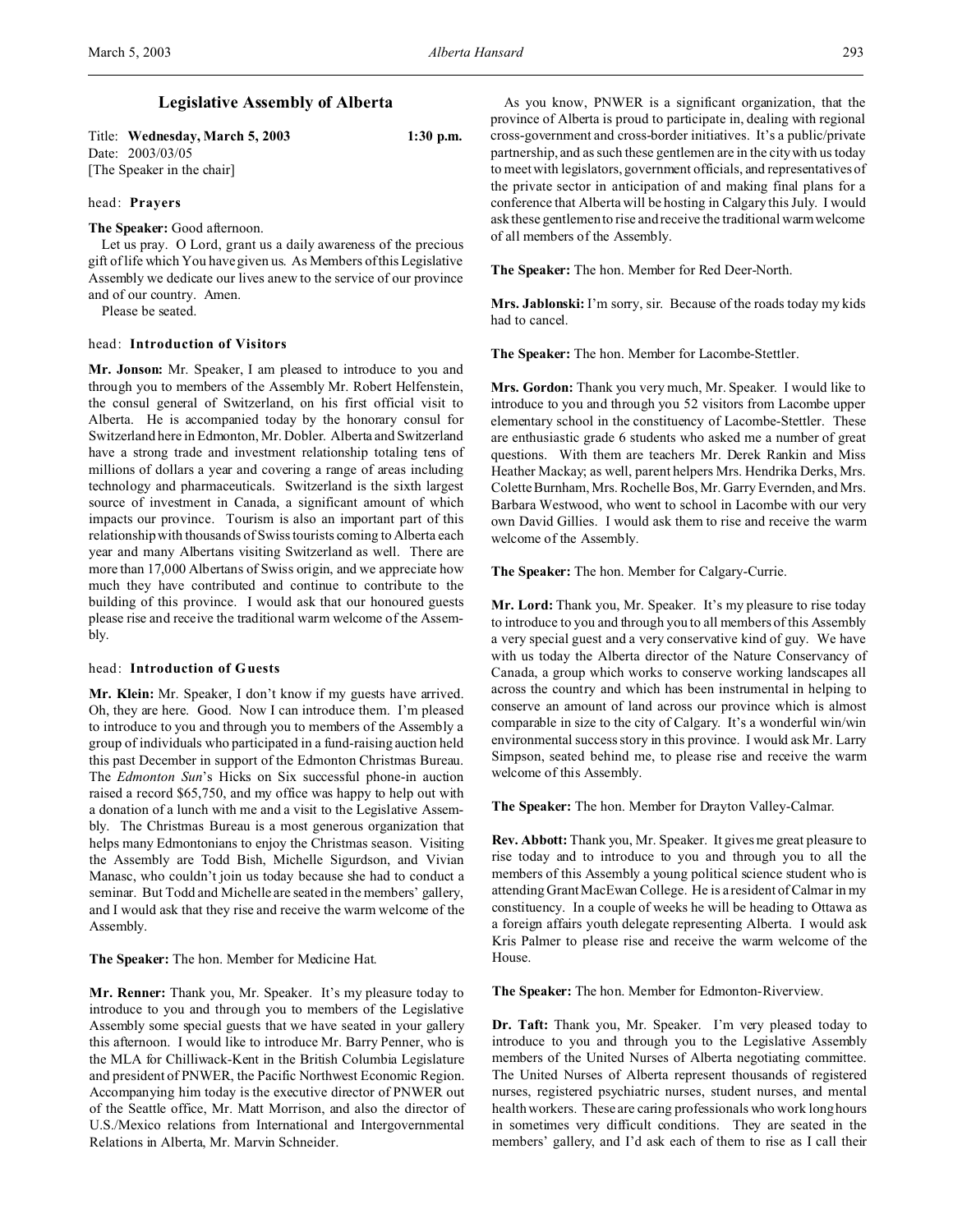name: Nicole Bownes, a home care nurse in Edmonton; Judy Brandley, a public health nurse from the Chinook health region; Arlene Moreside, a public health nurse from Peace River; Linda Currie, a staff nurse from the Brooks health centre; Ken Ewanchuk, an emergency room nurse at the Foothills medical centre; Bridget Faherty from the Queen Elizabeth hospital in Grande Prairie; Phyllis Footz, a community health nurse from Tofield; Ruth Jeannotte, a long-term care nurse from Lethbridge; Sandi Johnson, a public health nurse from Calgary; Sandra McLean, a registered psychiatric nurse in Camrose; Heather Smith, president of the UNA since 1988; Pauline Worsfold, a recovery room nurse at the U of A hospital; David Harrigan, the UNA director of labour relations and chief negotiator; and Mark Cowan, the labour relations officer with the United Nurses of Alberta. Please give them a warm welcome.

#### **The Speaker:** The hon. Member for Redwater.

**Mr. Broda:** Thank you, Mr. Speaker. It's my pleasure to rise today to introduce to you and through you a friend and constituent, Major Jack Ashford, and his son Marc. Jack is a member of the armed forces at Edmonton Garrison. He's also a town councillor for the town of Gibbons. Today he brings his son Marc to visit the Legislature. Marc wasn't able to visit the Assembly here last year because of a strike and is very interested in the Legislature itself. He also had the opportunity of visiting our own Sergeant-at-Arms, Mr. Brian Hodgson, this morning. They're both seated in the members' gallery, and I'd ask them to please rise and receive the warm welcome of this Assembly.

## *1:40*

**Mr. Jonson:** Mr. Speaker, today it is with great pleasure that I rise to introduce to you and through you to members of the Assembly four members of the Samson Cree Nation administration who are seated in the members' gallery. I'm pleased to introduce Pat Buffalo, Glenda Swampy, Rose Saddleback, and Roy Louis. Roy Louis, I think, is perhaps not there. They were here for meetings in the Legislature today with the Minister of Gaming, and it is great to have them here at the Legislature, particularly considering they are some former students of mine going back a number of years. So please join me in welcoming them to the Assembly.

#### head: **Oral Question Period**

## **Health Care Labour Legislation**

**Dr. Nicol:** Changes to our public health care system are now proceeding via government committees, backroom deals, even shutting out government MLAs. Revelations of a secret cabinet committee set to infringe upon workers' democratic rights is only the latest example of this government's bungled attempts to manage one of our most precious resources, our health care professionals. To the Premier: why did the government jeopardize fair and balanced negotiations by establishing cabinet committees and shutting health care professional workers out altogether?

**Mr. Klein:** Mr. Speaker, as I explained yesterday, it's the responsibility, indeed the duty, of the government to establish policy. It's not uncommon to strike committees, either committees of MLAs, other government members, or cabinet committees, to study specific problems. This is not unusual indeed. I think that there are about 60 or 70 committees now doing work in various aspects of government services to develop policies, programs, consider changes to regulations, legislation, and so on. So it's not unusual, unfortunately, or fortunately, I guess, for Albertans, that the Liberals will never have

the opportunity to understand and to experience how government carries out its business and develops policy.

The point is this: the committee chaired by the hon. Minister of Innovation and Science looked at ways to simplify and clarify labour relations in the health care sector as well as other sectors of the public service. The committee is considering – and I have to be careful, Mr. Speaker, because the legislation, I think, is either before or about to come before us – changes that will streamline labour relations and ensure that all workers are treated fairly and consistently and, most importantly, result in better integrated health services for Albertans.

That's what it's really all about. It's about patient care. It's about care for the patient, care for the sick and injured, Mr. Speaker. We have to remember also that 90 percent – I think the hon. Minister of Health and Wellness pointed out yesterday – of health care workers already don't have the ability to strike because they are deemed to be essential. So we're not proposing a major change, and RHAs of course have asked the government to update their labour relations rules because they haven't kept up with changes in the health care system.

**Dr. Nicol:** To the Premier: how will antagonizing and pre-empting thousands of frontline health care staff lead to that better health care delivery that you just spoke about?

**Mr. Klein:** Mr. Speaker, I don't know what he's talking about: preempting. Basically, it was a policy and it is a policy of this government to reduce the regions from 17 to nine. As we reduced the various health authorities from over 200 to 17, now we're going down to nine. Quite simply, we want to streamline and bring labour relations activities associated with the regionalization in line with that regionalization to achieve some expediency.

**Dr. Nicol:** To the Minister of Health and Wellness: why is this government jeopardizing patient care by pushing more frontline staff out of the province and into other countries? [interjections]

**The Speaker:** The hon. minister has the floor.

**Mr. Mar:** Mr. Speaker, I think the Premier has very completely outlined the purpose of what we are doing with respect to our labour legislation, keeping in mind that the regional health authorities are looking for this kind of change so that changes that will help streamline the bargaining process with our unions will actually match the kind of efficiencies that we've achieved in the health care system.

We have made dramatic changes, moving from 200 hospital boards in this province to 17 regional health authorities, now down to nine. As an example, Mr. Speaker, there are dozens of collective bargaining units with the Calgary health region. I believe that in the David Thompson health care region there are something like close to 90 collective bargaining units. So the idea that a regional health authority should have to administer in the case of Calgary some 16 or 17 collective agreements is a great waste of time. Our bargaining process should reflect the kinds of changes that we've made in the health care system.

## **Water Use by Oil and Gas Industry**

**Dr. Nicol:** Yesterday the Premier, the Minister of Environment, and the Minister of Energy gave the green light to the energy industry to continue to deplete freshwater, which is a scarce resource in Alberta. My question to the Premier: why is the energy industry being treated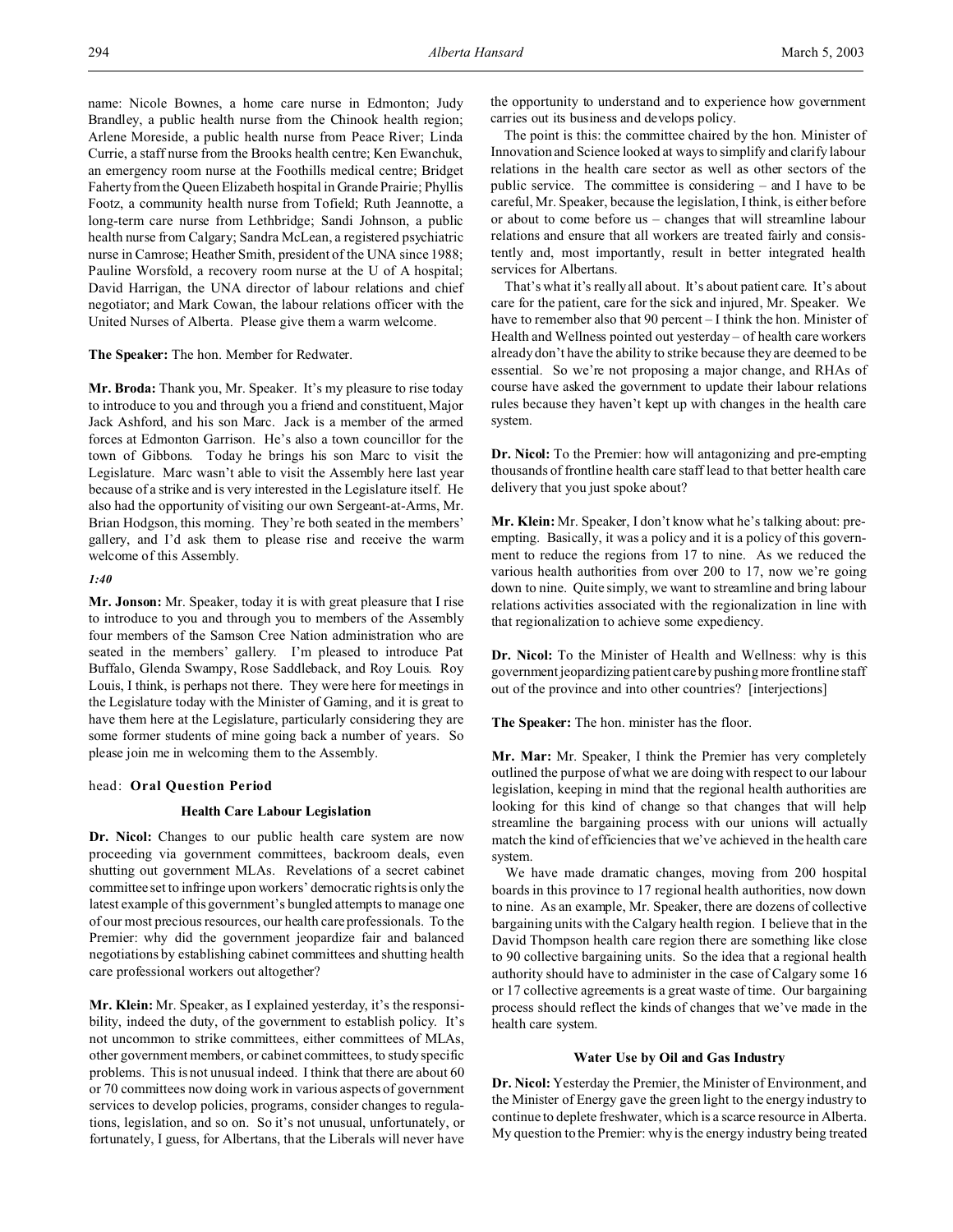differently than communities, agriculture, and other industrial producers in this province?

**Mr. Klein:** Mr. Speaker, there isn't. When the media asked me in the scrum, which was attended by the hon. leader of the Liberal opposition, a reporter accused or said that the hon. Minister of Energy said in this House, I guess, that water was to be free for oil companies, when, in fact – and I read from *Hansard* – in answer to the hon. Member for Edmonton-Beverly-Clareview's question the hon. minister said:

Mr. Speaker, appropriately, the member has brought to the House the question of conservation of water, and just as conservation is important with any resource or any commodity, it's also important with water. Now, in fact, there does seem to be continuing discussion and some confusion regarding allocation of the use [of water] by the oil and gas industry. Department data indicates that the actual volume of freshwater used by the oil and gas industry for oil field injection purposes is approximately one-sixth, or six times smaller than the estimates of the allocation just quoted by the member. In fact, only 3 percent of all water in this province is allocated for use in oil field injection and surface mining and oil sands projection.

I quote that because nowhere in that answer or in subsequent answers, Mr. Speaker, did the hon. minister allude to water being free. As a matter of fact, there isn't any plan to put in a water pricing system at this time, but that's not to say that we won't be looking at the idea in the future. The province's new water strategy contains a draft recommendation to look at water policy, water pricing, and polluter charges as incentives to stimulate changes in water use, and we'll be asking Albertans what they think of that strategy this spring. That's all there is to it.

**Dr. Nicol:** Mr. Speaker, they also spoke about suggestions and changes that were going to be put to the oil industry.

To the Premier: by creating different expectations for different industries, are you not picking winners and losers, something you promised Albertans you wouldn't do?

# *1:50*

**Mr. Klein:** Mr. Speaker, the question may be fair, but it's still dumb.

You know, what I said is that one has to consider the tremendous costs incurred by oil and gas companies when they set to explore and to produce oil and gas and the tremendous risks that they take in terms of hitting nothing but a dry hole. So, Mr. Speaker, there's a tremendous cost to an industry that really drives or is the engine of our economy, and we've got to be fair. But relative to water pricing and water policies, as I indicated earlier, that will be a matter for public discussion and public consultation this spring.

**The Speaker:** The hon. leader.

**Dr. Nicol:** Thank you, Mr. Speaker. Voluntary compliance hasn't worked. Why isn't the government encouraging the energy sector to adopt other alternatives instead of using freshwater?

**Mr. Klein:** Well, Mr. Speaker, again, if you go back to *Hansard* – and I think I'm allowed to quote from *Hansard* – the question asked by the hon. Member for Edmonton-Beverly-Clareview was:

Again to the same minister: why are oil companies using Alberta's freshwater instead of so-called brackish water or  $CO<sub>2</sub>$  for their recovery purposes?

The answer by the hon. minister was as follows:

Well, Mr. Speaker, the issue of using potable water in injections is not a new one. In fact, the former Member for Grande Prairie-

Wapiti, Mr. Wayne Jacques, brought this up some eight years ago. The industry continues to be a licensed and a responsible user of water, and in fact I think you can see that we're starting to see in the industry moves toward recycling the water, moves toward reducing the amount of freshwater, and moves toward using salt and brackish water, or saline water, where it can be obtained.

Nothing could be clearer than that.

**The Speaker:** Third Official Opposition main question. The hon. Member for Edmonton-Ellerslie.

**Ms Carlson:** Thank you, Mr. Speaker. Instead of talking about water pricing, let's talk about the lack of water conservation in this province because lack of freshwater will end the Alberta advantage. My question is to the Minister of Energy. Will he tell this House how many billions – that's how many billions – of litres of water the energy industry uses in this province every year with the blessing of his government's policy?

**Mr. Smith:** Mr. Speaker, that's an important question, which we're going to work very hard to work on an answer. I guess the fingertip statistics that I have are that the oil and gas industry drives 30 percent of a \$150 billion economy. That's about \$45 billion. Last year the oil and gas industry was the number one capital investment vehicle in Alberta and has remained so for many years. The oil and gas industry continues to employ some 25 to 30 percent of all Albertans. This industry since Leduc and, in fact, in budget projections in the last three fiscal years will deliver some 20-plus billion dollars in oil and gas royalties to this government for the use of the people of Alberta. Those are the figures I have in my statistics.

**Ms Carlson:** Mr. Speaker, to the same minister: Mr. Minister, isn't it true that while you don't monitor how much they use, the industry itself says that under the policies of this government the energy industry is accessing 30 percent of all Alberta's groundwater resources?

**Mr. Smith:** If I can refer to an answer that I gave yesterday that's already been quoted today in the House, Mr. Speaker, it does talk about the utilization of water in the industry. Reading from my answer of yesterday:

Government data indicates that the actual [amount] of freshwater used by the oil and gas industry for oil field injection purposes is approximately one-sixth, or six times smaller than the estimates of the allocation just quoted by the member. In fact, only 3 percent of all water in this province is allocated for use in oil field injection and surface mining and oil sands projection. The industry only uses 33 percent of the total allocation.

**Ms Carlson:** Mr. Speaker, at the appropriate time I will table the industry release that says 30 percent of groundwater.

To the same minister: given that more than 170 billion litres of water each year from this province used to recover oil will not be available to the ecosystem or for human use for tens of thousands of years and given that this province is already facing drought and water shortages, why is this government going to exempt the oil industry from mandatory water conservation and efficiency measures?

**Mr. Smith:** Well, Mr. Speaker, the two givens that are the preamble to the question make it impossible to answer the question because it imposes a hypothetical and, in fact, impossible situation.

**The Speaker:** The hon. Member for Edmonton-Highlands.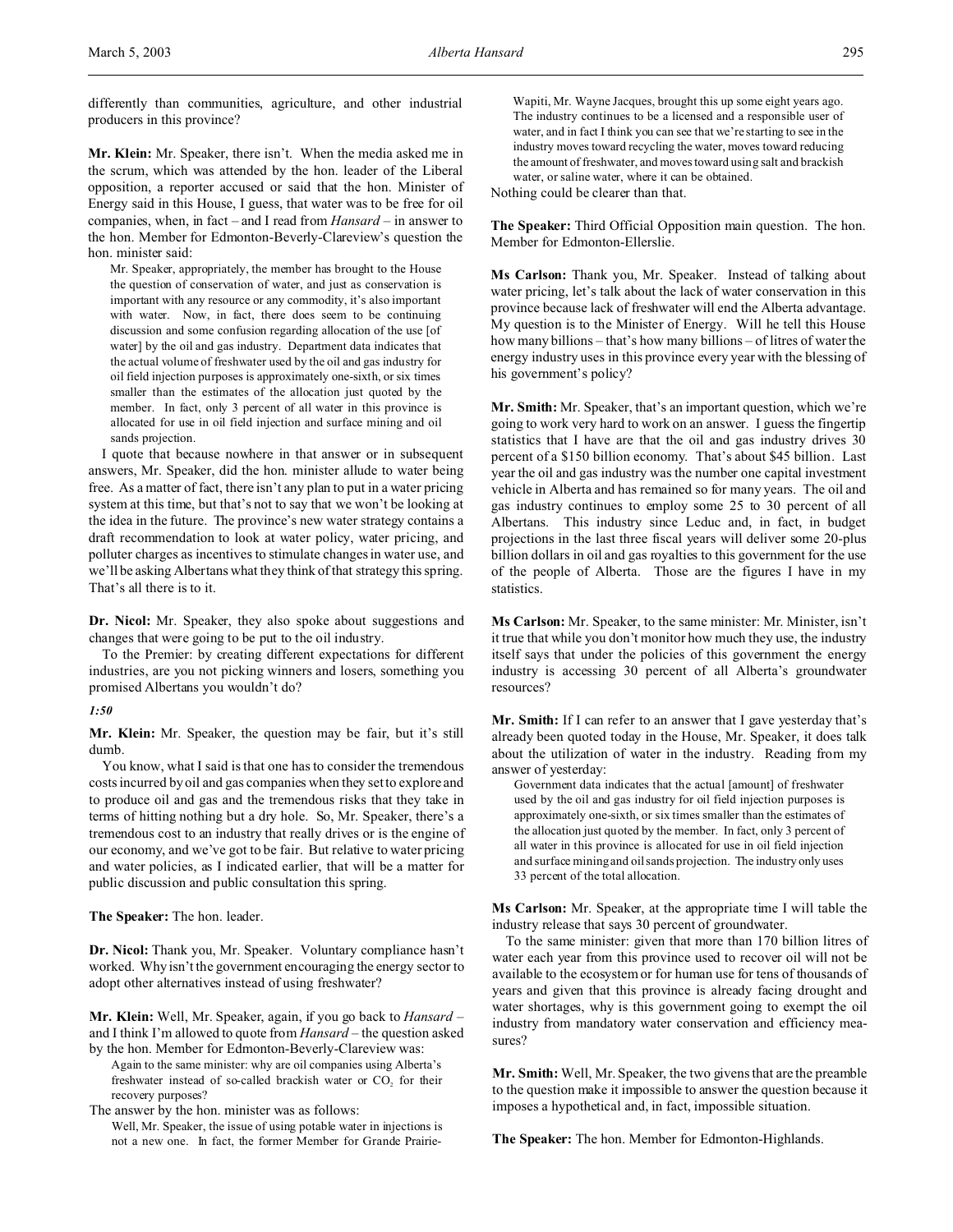# **Energy Prices**

**Mr. Mason:** Thank you very much, Mr. Speaker. The Minister of Energy's answer to those who can't afford sky-high home heating bills . . . [interjections]

**The Speaker:** Hon. members, the hon. Member for Edmonton-Highlands does have the floor.

**Mr. Mason:** Thank you very much, Mr. Speaker. The Minister of Energy's answer to those who can't afford sky-high home heating bills is: turn down the thermostat, and put on a sweater. There may be a run on knitting needles and yarn, but Albertans know that this is an attempt to trivialize their difficult situation. Will the minister admit that his home heating strategy involves nothing more than two knitting needles and a ball of wool?

**Mr. Smith:** Mr. Speaker, I appreciate the member's question. In fact, if I were actually to refer to strategies that are on web sites by the utility companies that supply natural gas in Alberta, you would find that they talk about turning down thermostats. You'll find that they talk about being able to lower the temperature in a home. This valuable information on reducing consumption, a strong conservation message for the natural gas that's used in Alberta, can save Alberta homeowners and renters upwards of a hundred dollars in a heating season. There are tremendous new technologies and new innovations in that. In fact, some of that includes computercontrolled thermostats. Some of that concerns putting information with respect to home heating in the homes. Also, insulation is a very important piece.

So I think that each and every one of us has a responsibility for our own conservation in our own home as well as in our place of work.

### **The Speaker:** The hon. member.

**Mr. Mason:** Thank you very much, Mr. Speaker. Why are Albertans being forced to start up web sites for cold people such as www.coldpeople.com in a desperate attempt to get the message through to this government that sky-high home heating bills are really hurting people?

**Mr. Smith:** Well, you know, Mr. Speaker, when I pick up the phone and answer the phone, I get some discussion of different and various ways to help Albertans cope with increasing commodity prices. In fact, here's one that says:

Personally I looked ahead 2 years ago at what was happening and replaced all windows, purchased an automatic thermostat, insulated my attic to above standard, and refinished my basement with lots of insulation along with a high efficient furnace. Thankfully Karen and I are able to afford this unlike many other Albertans. The price I think will only go higher so money well spent and I get my own personal rebates every day.

# **The Speaker:** The hon. member.

**Mr. Mason:** Thank you very much, Mr. Speaker. Well, perhaps the minister can respond to the citizen who indicated that she only burns one bulb at a time, wears long underwear, sets the thermostat at 15 degrees, takes sponge baths instead of showers and baths, does the laundry in the sink, and has cut back on cooking as a result of high energy prices. Can the minister respond to that citizen?

*2:00*

**Mr. Smith:** Well, Mr. Speaker, you know, the last time I saw somebody knitting beside an important event, it takes me back to the French revolution. That person sat there and knitted and cackled and laughed while people died. So, in fact, instead of doing that in this House, we have taken steps. We have a Natural Gas Price Protection Act to serve people. We have a seniors' program that protects seniors. We have a low-income program that protects people in need. This government understands the importance of this industry to this province, it understands how critical it is to assist people in their time of need, and it also helps Albertans plan for the future.

**The Speaker:** The hon. Member for Grande Prairie-Smoky, followed by the hon. Member for Edmonton-Gold Bar.

#### **Aboriginal Economic Development**

**Mr. Knight:** Thank you, Mr. Speaker. I continue to receive questions from constituents with respect to First Nations involvement in resource projects. I would like to pursue another, more positive side of this story today. The aboriginal policy framework outlines a commitment to work with aboriginal people to ensure that they're involved in the economy. There is still a great deal of unemployment on reserves in northern Alberta, in fact in some cases up to 90 percent. Can the Minister of Aboriginal Affairs and Northern Development tell us what is being done to ensure that aboriginal people can be part of the economy?

### **The Speaker:** The hon. minister.

**Ms Calahasen:** Well, thank you very much, Mr. Speaker. First of all, the hon. member is correct. There is still a great deal of unemployment on reserves, in fact even off reserves. Economic development is the cornerstone of the aboriginal policy framework. It is really important to make sure that we continue to do that. Certainly, getting a job is one sure way of dealing with unemployment on or off reserve.

We're making great progress, Mr. Speaker. As a matter of fact, on a national scale via the federal, provincial, territorial, and aboriginal ministerial forum it's a priority. In fact, we've recently had business summits in Toronto, as a matter of fact on February 19 and 20, showcasing business partnerships and encouraging the partnerships to occur. We've also seen on a western basis that there'll be a western business summit, as well, in Saskatoon from March 24 to 26 to ensure that we continue to highlight business partnerships, to encourage all sorts of different jobs that'll be available.

Mr. Speaker, on the provincial side we're ensuring that educational and skill development occurs in preparation for jobs, which is a cornerstone of whatever happens, and encouraging industry to do joint ventures and partnerships with First Nations and Métis. That's something that we have to continue to do and make sure that we do a good job of it.

**Mr. Knight:** Mr. Speaker, to the same minister: given the fact that there is aboriginal economic developmentoccurring, can the minister tell us what types of partnerships exist today in Alberta?

**Ms Calahasen:** Well, Mr. Speaker, first of all, over 50 partnerships have been developed so far, and more and more are coming. As an example, I just want to read some of the examples that I have. In the oil and gas industry Athabasca Chipewyan First Nation and Aqua Jetters & Aqua Sonics business venture uses a new ultrasonic wave method to remove bitumen. Aseniwuche Winewak Nation signed a guiding principles agreement in March 2001 with Chevron Canada and Burlington Resources setting out guiding principles in the areas of land stewardship, project consultation, education and training,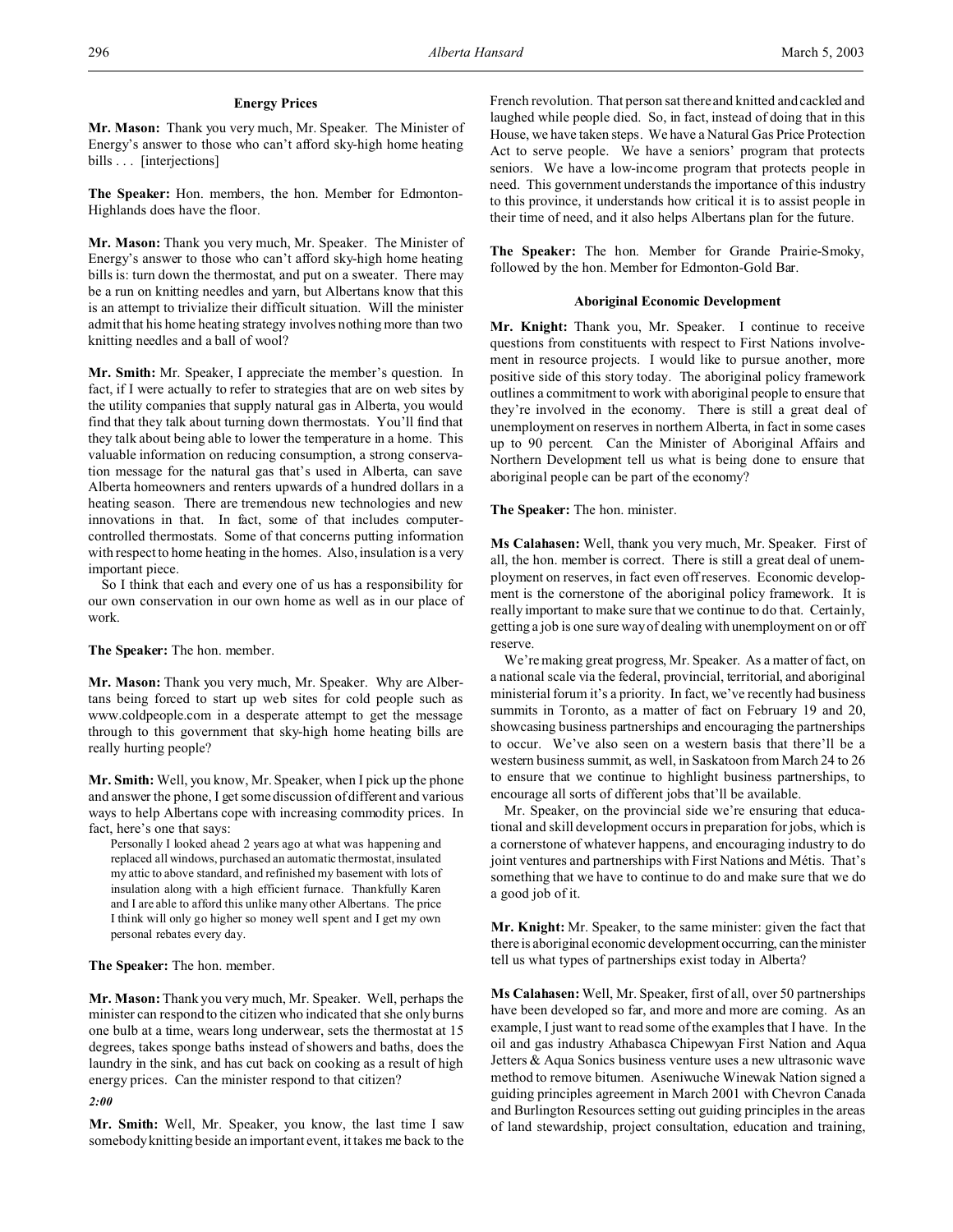employment and business opportunities. In fact, in the member's own constituency Sturgeon Lake First Nation and Devon Energy signed a joint venture partnership for the production of oil wells on the reserve and for the provision of oil and gas services from the First Nation to Devon Energy.

On the forest industry side, Mr. Speaker, Weyerhaeuser Canada Ltd. has relationships with Little Red River Cree, Horse Lake First Nation, and Sunchild/O'Chiese for various forestry contracts, an agreement to promote business, employment, training, education, and communication. Tolko Industries has relationships with Whitefish Lake First Nation and Driftpile First Nation for fibre supply agreements and harvesting contracts.

Mr. Speaker, on the energy side, very important . . .

**The Speaker:** That's fine, hon. minister. Perhaps you'd be kind enough to table in the Assembly the document from which you are quoting or take advantage of the opportunity for a ministerial statement.

The hon. member.

**Mr. Knight:** Thank you, Mr. Speaker. I thank you for the answer. I wasn't aware of the depth.

My final question. To the Minister of Economic Development, Mr. Speaker: are there any further plans to encourage aboriginal people to get involved in the Alberta advantage?

**Mr. Norris:** Well, yes, Mr. Speaker. At the outset I'll try and be a little more brief in my answer to my hon. colleague, although brevity is not a skill Irish people are famed for.

Mr. Speaker, we are partnering with the hon. minister's department on a number of different issues. One of the more important ones is the tourism framework. We're looking at aboriginal tourism as an initiative. We are also encouraging aboriginal groups to join our regional alliances, of which there are now nine throughout the province of Alberta. I believe that the member is a member of the Grizzly Economic Alliance, and those alliances are set up to develop regional economies. We are also looking at funding to the Métis associations for economic development. Finally, we're looking at a program specific to aboriginal business through the Business Link, which is funded by our department. It operates out of Edmonton. There's a similar operation in Calgary as well.

I would like to comment and commend my colleague the Member for Lesser Slave Lake for doing such a good job on such a vitally important file, and we're honoured to work with her on it.

**The Speaker:** The hon. Member for Edmonton-Gold Bar, followed by the hon. Member for Edmonton-Glenora.

#### **Natural Gas Rebates**

**Mr. MacDonald:** Thank you, Mr. Speaker. Over 600 Redwater residents have added their names to the long list of frustrated Albertans over this government's broken election promise. Two years ago during the election the Premier said:

High oil and gas prices are both a blessing and a challenge . . . Thanks to oil and gas royalties, Alberta is the only province that can help its citizens. We are returning gas royalties to [our citizens] through our rebate program.

My first question is to the Premier. Why was this government so eager to give substantial natural gas rebates to farmers, homeowners, and businesses during the election year, but now, two years later, you continue to break your promise?

**Mr. Klein:** Well, first of all, Mr. Speaker, we're not breaking our

promise. Secondly, I can't understand, for the life of me, why the hon. member is so upset that we're not doing that now, because they were highly critical of the program at that particular time. Now they're saying: bring it in; bring it in. They want it, you know. There's the old adage about sucking and blowing, that you can't do both at the same time, and they seem to be able to do it.

Mr. Speaker, as a result of that program, that was brought in because of extraordinarily high natural gas prices, prices that reached over, I believe, \$10 a gigajoule at that time and an average price that far exceeded the average Alberta bench price of \$5.50 a gigajoule – we had to do something, but we also said that in the future we can't ad hoc this. Therefore, legislation was brought in to provide a sustainable protection program, and that protection program, as has been explained in this Legislative Assembly many times before, is based on a yearly average reaching \$5.50 a gigajoule. When that yearly average reaches \$5.50 a gigajoule, then the rebate program will kick in.

Mr. Speaker, I would suggest also that a little politics is being played here, and it's associated with the weather. You know, when the weather is warm, the politics will stop. You just wait and see.

**Mr. MacDonald:** Again, Mr. Speaker, to the Premier. These are your election promises made two years ago. When will this government keep the promise they made during the election year – and the promise was this: "to monitor prices and respond forcefully and appropriately" – and assist Albertans sitting in the cold with a sweater worrying about their high utility bills? When are you going to keep this promise?

**Mr. Klein:** Promises made, promises kept, Mr. Speaker. We said that we would bring in legislation, that we would bring in protection programs, and those promises are being kept as we speak today. We said at that time that we can't continue to deal with this on an ad hoc basis, that we have to bring in a program that is going to be sustainable. Therefore, the rebate program was brought in, and for these people to try to tell the Alberta public that they didn't know about it is not being truthful. I can't say that they're telling lies; it's unparliamentary. But it is being dishonest, because the regulations relative to the gas rebate program were published in a news release and put on the Internet in August of last year. So they knew full well that the legislation was in place, and the regulations were well publicized.

#### *2:10*

**Mr. MacDonald:** Again, Mr. Speaker, to the Premier: given that Albertans do not have a positive future, can you explain to us your goal, which was expressed in the election, that you're going to have available and affordable energy for all Albertans? Why have you broken your promise?

**Mr. Klein:** Mr. Speaker, available and affordable energy for all Albertans. Absolutely. Absolutely. That's what we have strived to do through our natural gas rebate protection program. Certainly, that's what we're striving to do, and that's what we're striving to do through deregulation.

I'd be glad to table this letter. It's a copy of a letter that was sent to me by Hunter Hunt of Hunt Power, LP. He says:

In closing, Hunt Power has experienced deregulation in the United States, the United Kingdom and now Alberta. We have seen deregulated markets that work and others that are fundamentally flawed. Alberta is on the right track. I encourage you to maintain your course to a fully developed competitive generation market. Finally, I would like to commend the Honourable Murray Smith for his dedication to Alberta's energy sector. Please feel free to contact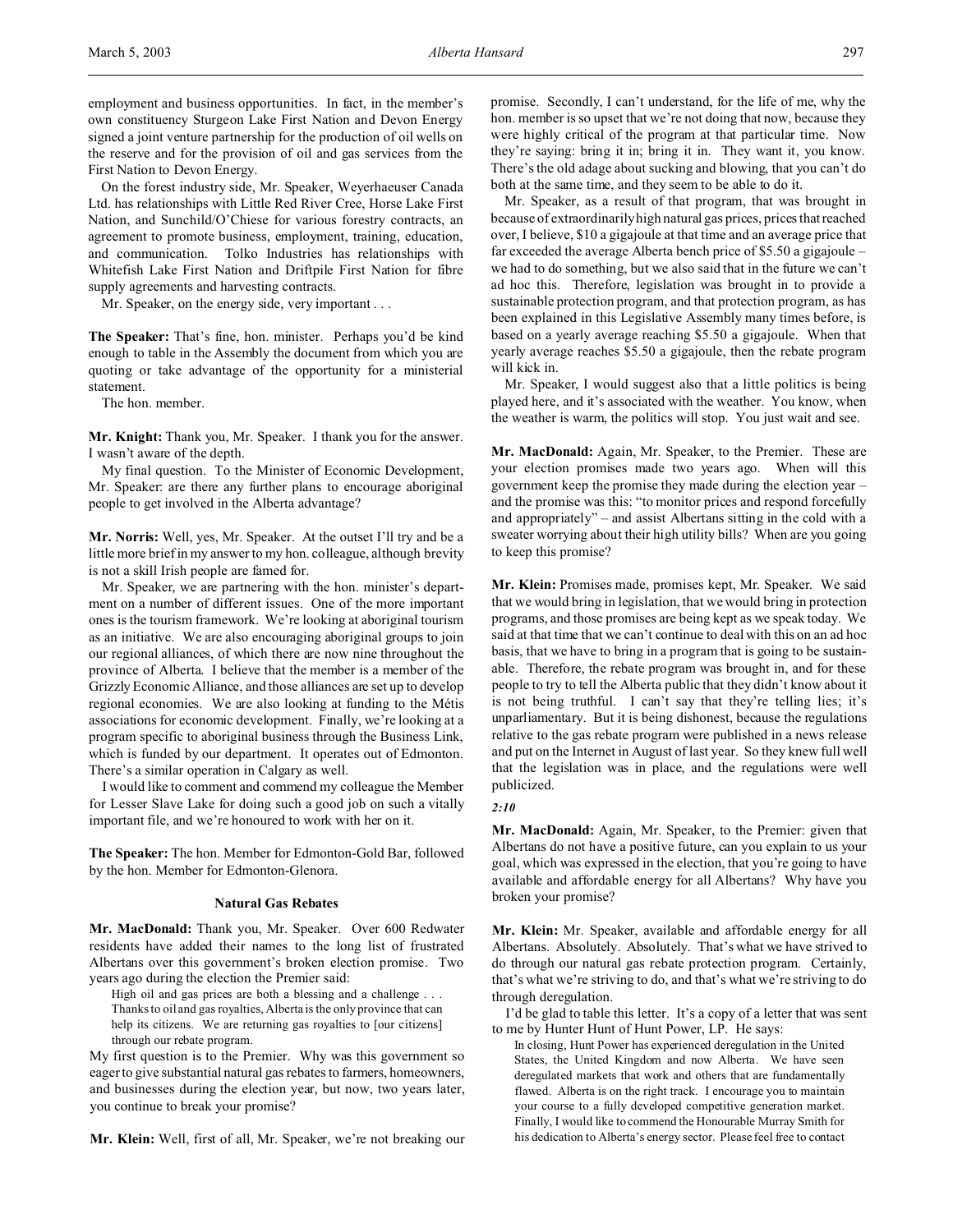me directly should you have any questions or comments regarding Hunt Power and its involvement in Alberta.

By the way, because of deregulation here is a company that is proposing a 345-megawatt Crossfield energy station, Mr. Speaker, and he clearly points out that it's because of deregulation that they have entered the market to provide more power for Albertans and a bright future for Albertans.

**The Speaker:** The hon. Member for Edmonton-Glenora, followed by the hon. Member for Edmonton-Mill Woods.

### **International Offices**

**Mr. Hutton:** Thank you very much, Mr. Speaker. I have been receiving a number of calls from constituents about the government opening international offices. My question is to the Minister of Economic Development. The Alberta government has a number of international offices in locations throughout the globe. Why has the government established these offices?

**The Speaker:** The hon. minister.

**Mr. Norris:** Well, thank you, Mr. Speaker. Before I address that, that document looks so comfortable in the hon. member's hands that maybe he should come on over and join us. It just fits. It looks so good. Such bright, good colours.

Mr. Speaker, the answer to the hon. member's question is that, quite simply, we have a remarkable story to tell here in Alberta. Because of the vision of the government that is currently in power, Alberta is one of the best investment vehicles in all the world. Those international offices are set up to spread the word about what goes on here: the Alberta advantage, the friendly business climate, the low tax regime, the understanding that business drives the economy. We want to increase trade from those jurisdictions to Alberta and let them know about the great place that Alberta is to invest in.

**The Speaker:** The hon. member.

**Mr. Hutton:** Thank you, Mr. Speaker. My final question is to the same minister. What is he using to gauge that these offices are meeting the needs of Alberta businesses?

**Mr. Norris:**Well, Mr. Speaker, that's not only a good question. It's a vital question, because we wouldn't operate these offices without some really serious checks and balances on behalf of the taxpayers of Alberta and the businesses of Alberta. What we have is a document that's tabled yearly called the AIMS document, which is the Alberta international marketing strategy, and in that we go out and consult with businesses throughout Alberta to ask them if the services we're providing are up to date and accurate, if the use of these offices is getting out there. To date I'm proud to report that of the people of Alberta who have used the offices, 87 percent respond that they have had either a good or a very good experience with the offices. But we can always make it better, because the Alberta story is just that great to sell.

**The Speaker:** The hon. Member for Edmonton-Mill Woods, followed by the hon. Member for Calgary-Lougheed.

## **Education System**

**Dr. Massey:** Thank you, Mr. Speaker. The Alberta Commission on Learning heard the voices of many Alberta parents who are seriously concerned about the state of our province's schools. One of those

parents was Rhonda Ozckowski, who has some questions that she would like answered. My questions are to the Minister of Learning. Rhonda wants to know how many ways this minister needs to hear that her daughter's school, like every other school in this province, needs smaller class sizes before action is taken.

# **The Speaker:** The hon. minister.

**Dr. Oberg:** Well, thank you very much, Mr. Speaker. It's a very interesting question. First of all, I'd like to say at the outset that I'm glad that the lady that the hon. member has spoken about has sent her letter to the commission. The commission has received about 15,000 submissions to this point, and they're currently in the process of tabulating them.

With regard to the class size issue, Mr. Speaker, I would hope that this hon. member knows and I would hope that he realizes that there are many papers or many documents that say that class size is very positive when it's smaller; there are other people that say that class size is not as positive when it's smaller. There are people that say that class size should be this particular number; there are others that say that class size should be that particular number. One of the challenges of the Learning Commission is going to be to sift through all of the research that is out there and try and dispel some of the myths that are out there. I anticipate having the response from the Commission on Learning back around the end of August, and it should be very interesting. I'm looking quite forward to what they have to say.

**The Speaker:** The hon. member.

**Dr. Massey:** Thank you. Again to the same minister, Mr. Speaker: Rhonda wants to know how many ways the minister needs to hear that her daughter's school, like every other school in this province, needs more teachers.

**Dr. Oberg:** Well, Mr. Speaker, I do not think that her daughter's education is as simple as having more teachers in the classroom, as simple as putting more teachers in their school. However, I'd be more than happy to look at her particular situation if the hon. member would just give me the name of the school and the school jurisdiction.

**The Speaker:** The hon. member

**Dr. Massey:** Thank you. Again to the same minister, Mr. Speaker: Rhonda wants to know how many ways the minister needs to hear that her daughter's school, like every other school in this province, needs to stop fund-raising for basics.

**Dr. Oberg:** Mr. Speaker, that's a very interesting question. I had a conversation with the chairman of the Edmonton public school board two days ago. He came and said that the only money that he received for teachers' salaries was the 4 percent and 2 percent. So the next question that I asked him was the obvious one: well, what did you do with the 3 percent and 3 and a half percent that you received? It must be for classroom conditions, and he said: yes, we put it into classroom conditions. Well, the next question, then, obviously is: if you had \$35 million, why on earth are you fundraising for textbooks, if indeed you are? Those are the kinds of questions that we're looking at. Those are the kinds of questions that we're asking the Edmonton public school board as we go in with their audit.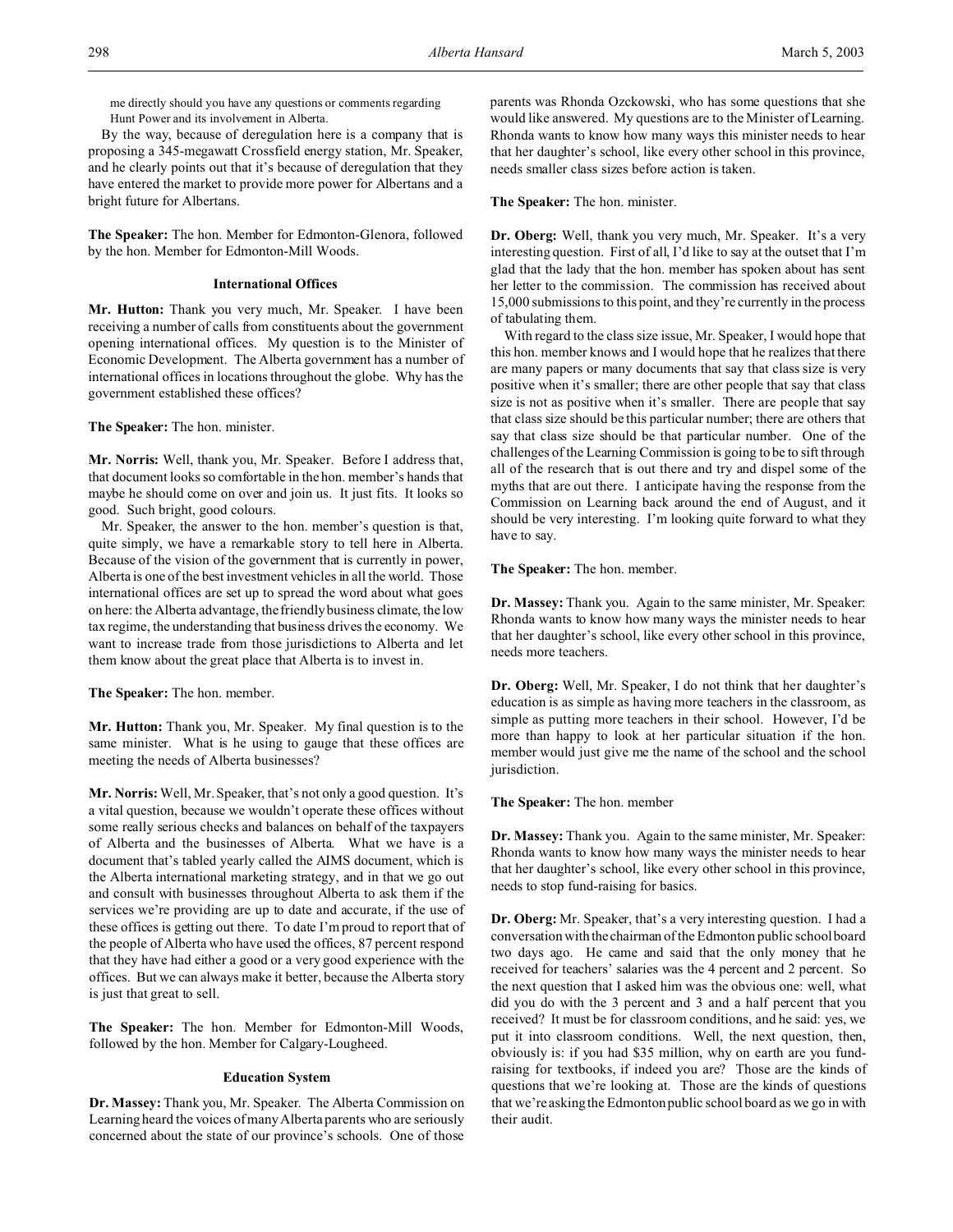**The Speaker:** The hon. Member for Calgary-Lougheed, followed by the hon. Member for Edmonton-Glengarry.

# **Calgary Ring Road**

**Ms Graham:** Thank you, Mr. Speaker. The city of Calgary, along with many other communities in Alberta, is under a great deal of stress to accommodate the population growth due to our strong economy, and in my riding of Calgary-Lougheed, in southwest Calgary, the need for adequate roads is of critical concern to my constituents. One of the major problems is that my riding straddles Fish Creek provincial park and is bounded on the west by a two-lane road with a one-lane bridge, which is the only real main thoroughfare to get from south of Fish Creek park north to downtown Calgary. I see the Member for Highwood also indicating that his constituents need this improved road. Anyway, we understand that the city has now approved a widening of that one-lane bridge and of the road from south of Fish Creek park to Anderson Road, but this is a road that goes nowhere. So my question today is to the Minister of Transportation. We read in the papers that the city and the Tsuu T'ina nation are negotiating a ring road that would join Glenmore Trail to highway 22X, south of Fish Creek park. Is the province involved in this negotiation, and if not, why not?

### *2:20*

**Mr. Stelmach:** Mr. Speaker, the chief of the Tsuu T'ina nation, Chief Sanford Big Plume, and also the mayor of the city of Calgary, Dave Bronconnier, had sent a letter to the Premier requesting representation from the province of Alberta in the negotiations between the two, and the Premier has replied, sent a letter back, and has delegated the Ministry of Transportation to participate in the negotiations.

**Ms Graham:** Mr. Speaker, given that the province will be participating, then, in this negotiation, does this mean that the road is a provincial highway, or will it be a city road, or do we know?

**Mr. Stelmach:** Mr. Speaker, our interest, of course, is to complete the Calgary ring road, and in order for it to be a ring road it has to have a multilane freeway status. If these negotiations produce fruitful and we do have the necessary right-of-way for an expressway, then I assume that the province will be involved.

**The Speaker:** The hon. member.

**Ms Graham:** Mr. Speaker, thank you. If this is a ring road, then will this be benefiting from the \$150 million that Allan Rock announced would be coming Calgary's way for a ring road?

**Mr. Stelmach:** Mr. Speaker, the hon. member raises actually a good question, because so far, to date, we've only received confirmation by way of a fax of \$150 million for the completion of ring roads for both Edmonton and Calgary. The comment was made that the federal government would pay for the ring roads around both of the cities. Well, the total cost of the ring roads is about \$2.6 billion, and if you read the last budget from the federal government, it had \$3 billion for infrastructure over 10 years. Our share of that would be about \$30 million, so I would think that at that rate it will probably take 86 years to complete.

**The Speaker:** The hon. Member for Edmonton-Glengarry, followed by the hon. Member for Edmonton-Strathcona.

## **Injured Workers' Allegations**

**Mr. Bonner:** Thank you, Mr. Speaker. To the Minister of Justice:

when letters from injured workers alleging criminal wrongdoing in their cases with the WCB are forwarded to the Justice department by MLAs, what procedures does the ministry follow?

**The Speaker:** The hon. minister.

**Mr. Hancock:** I'm sorry, Mr. Speaker. I wasn't paying attention, and I do apologize.

**The Speaker:** An answer was provided. Question two.

**Mr. Bonner:** To the Solicitor General: when a letter alleging bribery involving the WCB is forwarded to the Solicitor General, what procedure does her department follow?

**Mrs. Forsyth:** Mr. Speaker, I appreciate this question, and that is a very good question. If there are accusations about bribery, we will forward that letter and have the police investigate.

**Mr. Hancock:** If I could supplement that answer, Mr. Speaker. I'm going to assume that a similar question was asked of myself, and the proper process, of course, would be the same: to refer it to the police for investigation.

**Mr. Bonner:** To the Solicitor General, Mr. Speaker: given that the WCB is an arm's-length organization from the government, why did the Solicitor General's department choose not to send a letter to the police but, instead, sent the letter of investigation to the WCB to have them explain it away?

**Mrs. Forsyth:** Well, Mr. Speaker, you know, I appreciate what the hon. member is saying. I really don't know what he's talking about. If he'd be kind enough to send me the information, I'll certainly look into it.

**The Speaker:**Thehon.Member for Edmonton-Strathcona, followed by the hon. Member for Spruce Grove-Sturgeon-St. Albert.

# **Health Care Labour Legislation** *(continued)*

**Dr. Pannu:** Thank you, Mr. Speaker. For over a year the Labour Relations Board has been spearheading a comprehensive review of health care bargaining units. This has been a multistakeholder process involving government, health care employers, and health care unions. The LRB is examining both the number of bargaining units and their geographic scope and looking at the impact of changes in regional health authority boundaries. I'll be tabling the latest update from the LRB later on. The first two questions are to the Minister of Human Resources and Employment. Why is the minister casting aside more than a year's work by the Labour Relations Board in favour of ham-fisted unilateralism to change the rules through legislation, changes cooked up by a secret cabinet committee?

**Mr. Dunford:** Well, first of all, I want to thank the Labour Relations Board for all their diligent work over the past year. They obviously haven't been just sitting around knitting.

The situation is quite clear, Mr. Speaker. We had a situation just recently where we had a change in the boundaries, a change in the number of regional health authorities, and it is this government's wish and desire to remove any sort of long-term reconfiguration, then, that's going to take place. We're going to do it through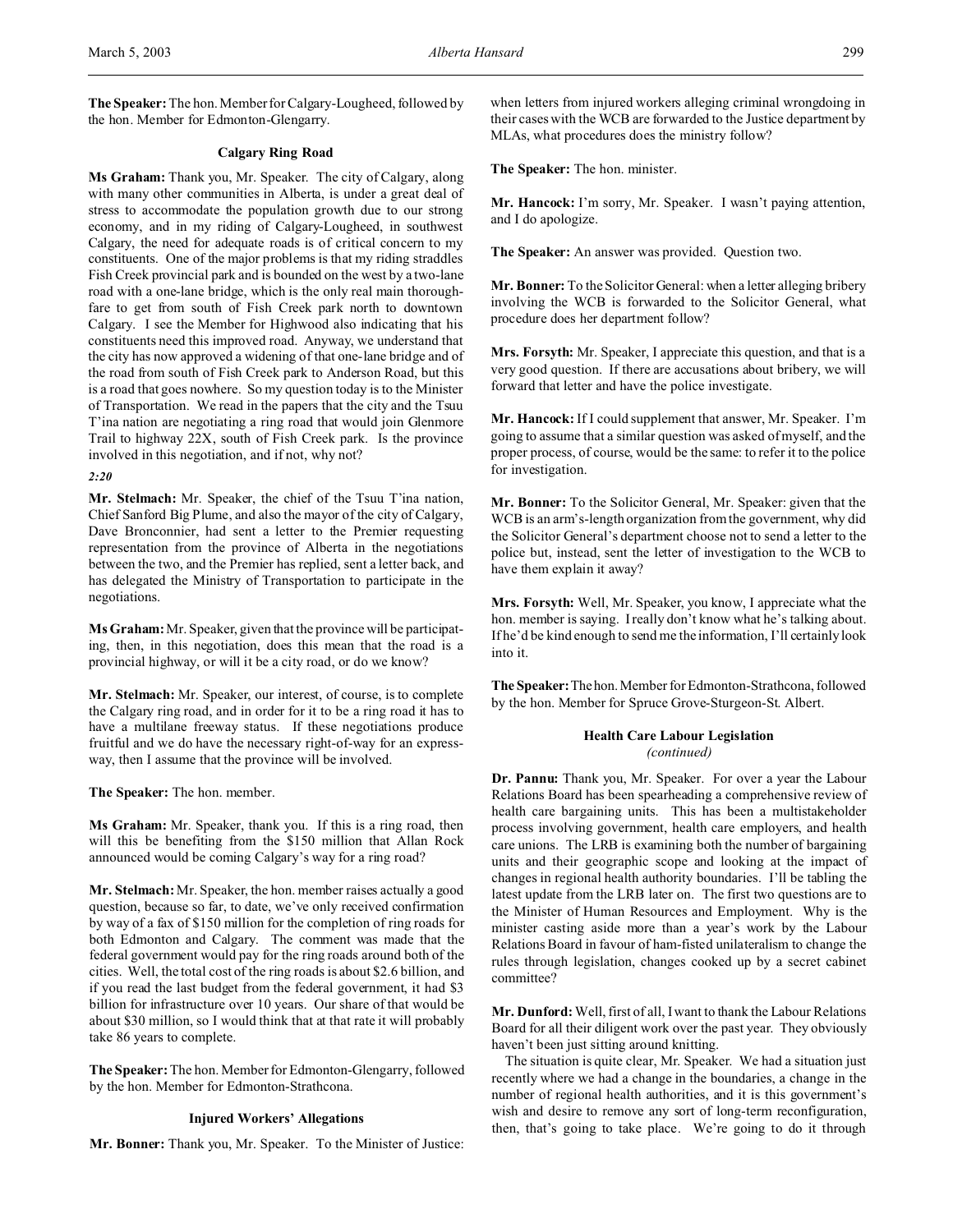**The Speaker:** The hon. leader.

**Dr. Pannu:** Thank you, Mr. Speaker. My first supplementary to the same minister: why should Alberta's registered nurses continue bargaining with the provincial health authorities when the rug under negotiations has literally been pulled away as a result of the cabinet's secret plan to unilaterally change the rules?

**Mr. Dunford:** Again we have another yarn. He talks about some kind of secret situation. I mean, what does he think we in government do if we meet constantly? We'd like to have a way in which sometimes we could get rid of some of those meetings actually, Mr. Speaker. And if you think that we would do anything ad hoc . . . Are you listening or what? [interjections] He's not listening.

Thank you.

**The Speaker:** The hon. member.

**Dr. Pannu:** Thank you, Mr. Speaker. My last question is to the Premier. Why has the government through a secret cabinet committee chosen the path of confrontation that involves a unilateral imposition of an unjust law that will surely provoke civil disobedience, following the Premier's shining example that he has set, while driving health care providers out of the province?

**Mr. Klein:** Mr. Speaker, this really has not been the path of confrontation. Actually, it has been the path of intelligence. But needless to say, the NDs can't understand that. Any path of intelligence is something that would be strange and unusual to them. They would rather sit around doing their knitting. You know, I don't know how much mental stimulation that provides, but perhaps the NDs would be interested in some numbers. They're very simple, and it would put their claims to shame, to say the least.

He talks about legislation that's driving health care workers out of the province. You know, contrary to what they say, the numbers show a steady increase in the number of health care workers in Alberta. This is fact. This is absolute fact. The number of fully licensed physicians has increased by 626 over the last three years. The number of registered nurses has increased by 1,517 during the last few years. The number of licensed practical nurses has increased by 741 in the last few years. The number of postsecondary seats in health care has increased by 2,116 in the last four years. I know the NDs will never ever have the opportunity of participating in a Premiers' conference or a ministerial meeting involving colleagues from across the country, but I can tell you that at Premiers' conferences that I've attended, other provinces and other Premiers have frequently expressed concerns that Alberta, because of our progressive policies, because of our good policies, is luring away their health workers because of our nation-leading standards and salaries and working conditions and other conditions that prevail here.

**The Speaker:** The hon. Member for Spruce Grove-Sturgeon-St. Albert.

### *2:30* **Education Spending**

**Mr. Horner:** Thank you, Mr. Speaker. The Greater St. Albert Catholic school board distributed a letter to parents on February 28 – and I will table the letter later today – indicating that the arbitration award of 14 percent has not been matched by grant increases, which have amounted to 6 percent. Members of my constituency have raised questions about the amount of government funding, and listening to the minister's response to a question earlier today, it is my understanding that the amount of funding was more than the 6 percent salary bonus, if you will. The letter also indicates that the school board is saying that they must take action. To the Minister of Learning: are there any outcomes from the Edmonton public school board's audit that might help the other boards as well, particularly St. Albert?

**The Speaker:** The hon. minister.

**Dr. Oberg:** Well, thank you very much, Mr. Speaker. In direct response to the question, it's still too early to see what is happening with the Edmonton public school board audit. I'm anticipating that that will be done by the end of this month, and we hope to have results at that time. I will say that in the first week that we have been in there we have found some very encouraging results. We have found some issues, but we're also working closely with them. I will say, as well, that I sent a letter to the chairman of Edmonton public saying that they could move \$1.9 million into their operating from their administration. So that has moved down already.

Mr. Speaker, the point that I'll make about Greater St. Albert, though, is that they did have the 4 percent and 2 percent, but they also received 3 percent and 3 and a half percent. So today I am sending Mr. Dave Caron, who is the board chairman, a simple letter, and it is quite simply saying, more or less: what did you do with the other 3 percent and 3 and a half percent? We're asking them to determine where those dollars were spent. They say that they only have 4 percent and 2 percent for teachers' salaries, so we want to know where the other dollars went.

The other point that I will make, Mr. Speaker, is that – you know, it's funny that when we actually ask for accountability on where taxpayer dollars are spent, we hear guffaws from the other side – Greater St. Albert, as well, their accumulated operating surplus on August 31, '02, was roughly \$1.547 million. Their projected accumulated operating surplus as of August 31 of '03 is \$492,000 to the plus. To the hon. member: to the plus.

So I find it a little difficult with this letter. We will be asking them to show us where they spent the money. I understand that there is also a decline in enrollment in their region, but we will be straightening this out.

**The Speaker:** The hon. member.

**Mr. Horner:** Thank you, Mr. Speaker. I would just like to ask the minister that if he was requested and working with the board, if the minister's department would be prepared to assist Greater St. Albert with an audit similar to the one of Edmonton public.

**Dr. Oberg:** We certainly would be. Greater St. Albert is not one of our highest priorities because, as you see, they are sitting in a positive situation with around \$492,000 accumulated operating surplus anticipated at the end of this year. Mr. Speaker, if they want help in budgeting, if they want help in divvying out their taxpayers' dollars, we'd be more than happy to do that, and we certainly would at their request. I will be expecting, though, their answer as to where the 3 percent and 3 and a half percent went. If it didn't go to teachers' salaries, then I want to know where the dollars went to. So hopefully we will have that soon.

Thank you.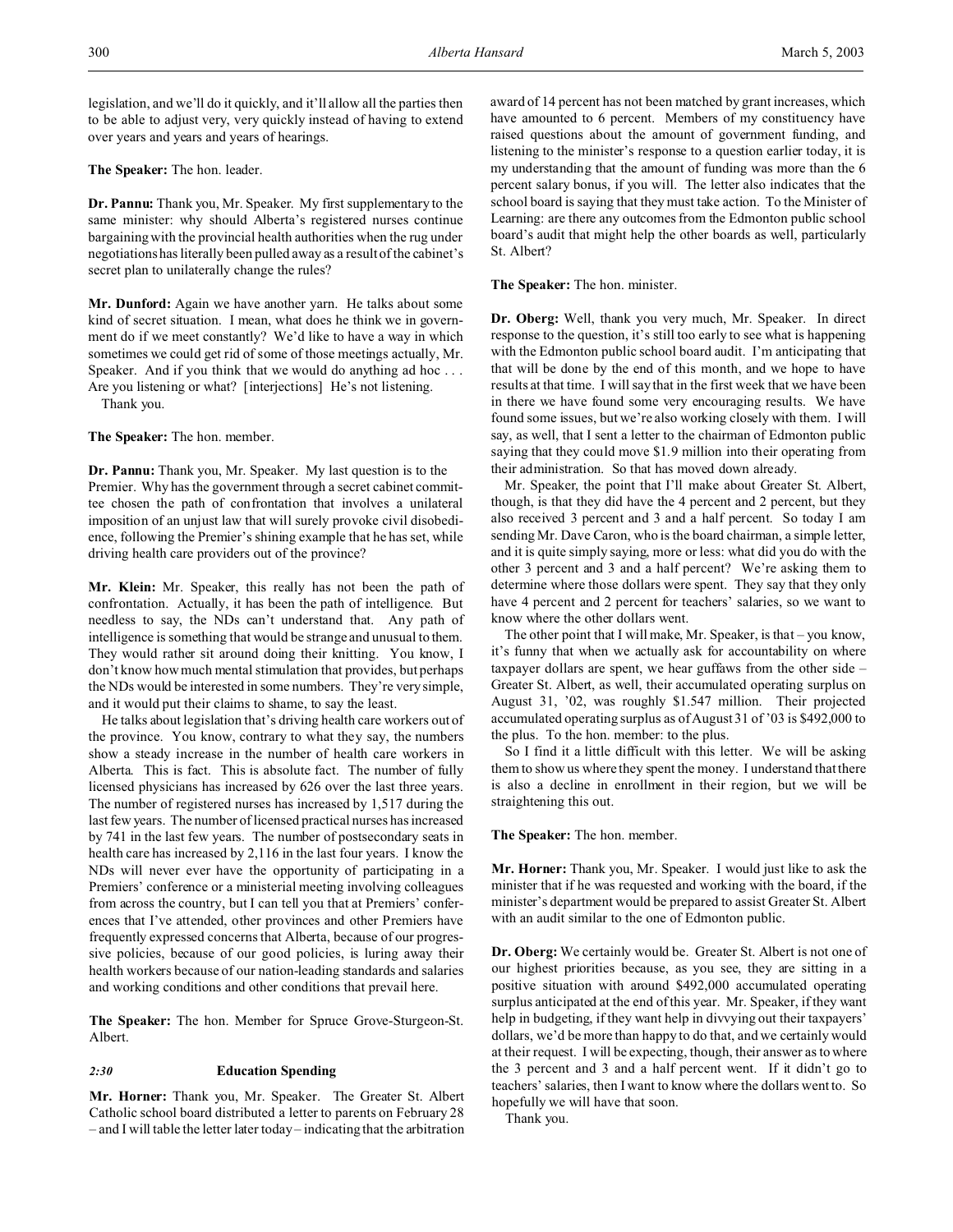**The Speaker:** The hon. member.

**Mr. Horner:** Thank you, Mr. Speaker. That's all.

### head: **Recognitions**

**The Speaker:** The hon. Member for Edmonton-Castle Downs.

## **Canadian Interuniversity Sport Volleyball Championship**

**Mr. Lukaszuk:** Thank you, Mr. Speaker. I rise to recognize an outstanding group of young athletes who represented the U of A with grace and glory at the recent 2003 Canadian Interuniversity Sport's volleyball championships. The men's national championship was hosted by the University of Alberta. About 2,000 volleyball fans filled the stands to cheer on their Golden Bears defending their national title in the gold medal match. Congratulations to the Bears on winning the silver medal in this match.

The U of A Pandas traveled to Quebec City to compete in the women's national volleyball championship and earned a bronze medal by defeating their southern rivals, the University of Calgary. This is the Pandas' first CIS championship medal since their remarkable run of six straight national titles from 1995 to 2000. Congratulations.

On behalf of all of the members of this Assembly I congratulate all these young athletes and their coaches, Laurie Eisler and Richard Schick, on their outstanding achievements and on making Edmonton again the city of champions.

**The Speaker:** The hon. Member for Wainwright.

#### **Queen Elizabeth II Golden Jubilee Citizenship Awards**

**Mr. Griffiths:** Thank you, Mr. Speaker. I'm pleased today to recognize the five recipients of the first annual Queen Elizabeth II golden jubilee citizenship medals, which, I might add, are sponsored by Alberta Community Development and Alberta Learning. These medals honour the accession of Queen Elizabeth II to the throne and her service to the Commonwealth over the past 50 years. Every year one student from each high school is first nominated to receive the Premier's citizenship award. From this group of worthy candidates the five most outstanding will receive the medal and a \$5,000 cash award for their education or personal development needs. They will also receive a congratulatory letter from Her Honour, the Hon. Lois Hole, Lieutenant Governor of Alberta.

Mr. Speaker, the inaugural recipients of this new scholarship and medal program are James Boldt of Pincher Creek, Trevor Brown of Lethbridge, Sophia Di Castri of St. Albert, Michelle Durocher of Fishing Lake, and – I'm very proud to say – Kelsey MacMillan, one of my constituents, from Irma. Please join me in congratulating these exceptional young Albertans on their outstanding achievements.

**The Speaker:** The hon. Member for Banff-Cochrane.

### **Kananaskis Country**

**Mrs. Tarchuk:** Well, thank you, Mr. Speaker. Today I'd like to recognize the 25th anniversary of Kananaskis Country. Encompassing more than 4,000 square kilometres of diverse landscapes, from glacier-capped mountains to rolling foothills, Kananaskis Country is the jewel of our province. This multiple-use area provides a variety of year-round recreational opportunities for Albertans and visitors to our province.

With more than 2 million visitors a year Kananaskis is also a major contributor to the prosperity of our province. We have discovered much about the area wildlife and landscape through research conducted over the past 25 years, and Kananaskis programs have been recognized with top awards from Interpretation Canada for nearly 10 years. Kananaskis Country is well protected, with over 60 percent of its land designated as provincial parks, wildland parks, an ecological reserve, and a wildlife sanctuary.

Please join me in saluting this anniversary milestone and in recognizing the value of Kananaskis Country and its importance in maintaining the quality of life that makes Alberta such a great place to live and visit.

**The Speaker:** The hon. Member for Edmonton-Riverview.

#### **University of Alberta Sports Teams**

**Dr. Taft:** Thank you, Mr. Speaker. The University of Alberta, which I am proud to say is in my constituency of Edmonton-Riverview, is a dominating force in Canadian university sports. Whether it is in volleyball, basketball, track and field, hockey, wrestling, football, soccer, or any number of other sports, the Golden Bears men's teams and the Pandas women's teams do themselves, their university, and their province proud with their performances. The athletes, coaches, and staff of these teams put in long and grueling hours, and they do it for the best of reasons: the challenge of improving personal performances, the thrill of competing, the fun of playing, the pleasure of fitness, and the fulfillment of teamwork. And let's not forget the joy of victory, which the Pandas and Golden Bears are able to celebrate more often than any university in Canada and, frankly, more often than most people can count.

Gold, silver, and bronze championships are won by the U of A every few weeks. Just this past weekend silver and bronze medals were won in men's and women's volleyball and in track, and there are great chances that later this month there will be more national victories in hockey and basketball. So to the University of Alberta and its sports teams: congratulations. We're proud of you.

**The Speaker:** The hon. Member for Vermilion-Lloydminster.

# **Jean Paré**

**Mr. Snelgrove:** Thank you, Mr. Speaker. It's my pleasure today to rise and recognize a truly outstanding Albertan. You may have heard of Mrs. Jean Paré, the author of *Company's Coming* cookbooks, which, incidentally, recently passed the 20 million mark in copies sold. Along with her son Grant and her daughter Gail, Jean remains very active in all aspects of the business. The company is a great example of Alberta's success on an international scale.

#### *2:40*

However, there is another side to Mrs. Paré that you may not be familiar with. Jean's concern and care for others, her unassuming personality with no desire for recognition are what make her an exceptional humanitarian. She is a committed foster parent, a dedicated member of the IODE, is active in her church, and sings with the ladies' auxiliary choir. The local food banks and women's shelters are constant beneficiaries of her unselfish generosity. In spite of her many commitments she is a dedicated friend and a wonderful neighbour.

Through all of this Jean has been supported by her husband, Larry. Together they are indeed a couple that all Albertans can be proud of. It was my honour to present Mrs. Paré with the Queen's golden jubilee medal in Vermilion recently. Her business success along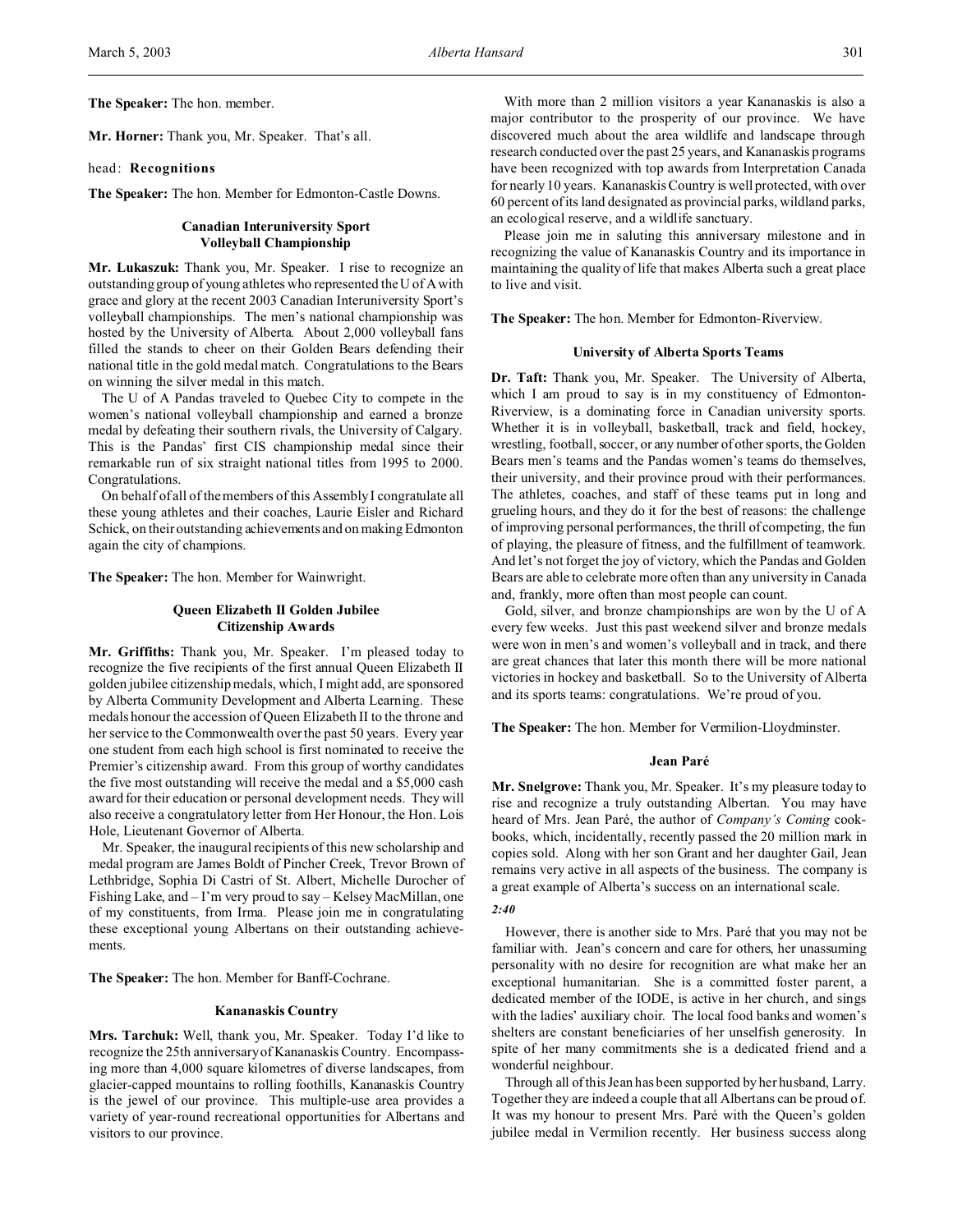with her commitment to community values make her a worthy recipient and an Albertan we can all be proud of.

# **Pharmacist Awareness Week**

**Mrs. Gordon:** Mr. Speaker, for generations the local pharmacist has been a trusted source of practical advice. After a minimum of five years of university, four of them in pharmacy and pharmaceutical sciences, no one is more able to take on the responsibility of providing advice in dispensing drugs that do so much good, but if taken incorrectly or wrongly, the combination can cost a life.

While pharmacists are experts in medication, they do so much more. We rely on their counsel to manage our diseases and conditions, even how to prevent disease. Many pharmacies sponsor cholesterol and blood glucose monitoring services and counseling on how to best quit smoking. Some pharmacies offer advanced education on diseases and conditions like asthma, diabetes, osteoporosis, or MS.

Pharmacist Awareness Week runs this week, from March 3 to 9. This is our opportunity to thank Alberta's 3,000 pharmacists, the majority of whom work in 800 community pharmacies across this province plus the many in alternative related jobs in hospitals, universities, labs, et cetera.

Thank you to my favourite pharmacist, Bob Bailey.

**The Speaker:** The hon. Member for Edmonton-Strathcona.

# **Dr. Arthur Mano Bollo-Kamara**

**Dr. Pannu:** Thank you, Mr. Speaker. I rise to recognize and honour an extremely gifted and extraordinary Albertan. Dr. Arthur Mano Bollo-Kamara was born in 1950 in West Africa and passed away in Sherwood Park on October 27, 2002.

Dr. Bollo-Kamara dedicated his life to scholarly pursuits as well as to the pursuit of the arts by way of his musical talents. He served with such professional organizations as the Association of the Chemical Profession of Alberta, the Western Environmental Agricultural Laboratory Association, and the Standards Council of Canada.

As founder and performer of the Wajjo drummers and member of the successful Alberta group called Juba, his music gave us food for our souls. He also shared his love of music by serving on the board of the Edmonton folk festival.

Mr. Speaker, a research scientist with the spirit and soul of a poet. I am honoured to pay tribute to this great Albertan, and we miss him among us today.

Thank you.

**The Speaker:** Hon. members, just a couple of additional recognitions. On this day 62 years ago the hon. Member for Wetaskiwin-Camrose entered the world, and on this day 11 years ago the electorate of Little Bow delivered to this Assembly the current member.

#### head: **Presenting Petitions**

**The Speaker:** The hon. Member for Highwood.

**Mr. Tannas:** Thank you, Mr. Speaker. I wish to present a petition with 40 signatures from Highwood and area residents asking for the Legislative Assembly to urge the government to "reinstate naturalgas rebates immediately."

**The Speaker:** The hon. Member for Edmonton-Gold Bar.

**Mr. MacDonald:** Thank you very much, Mr. Speaker. I would like to present to the Assembly a petition organized by Ms Joanne Black of Calgary, and it reads:

We, the undersigned residents of Alberta, petition the Legislative Assembly to urge the Government to implement the income recommendations of the 2001 MLA Committee Low Income Programs . . . (low-income Albertans with disabilities or other barriers that prevent them from working will receive adequate and assured income support).

This is signed by over 40 Calgarians. Thank you.

#### head: **Tabling Returns and Reports**

**The Speaker:** The hon. Minister of Learning.

**Dr. Oberg:** Thank you very much, Mr. Speaker. I have five copies of a letter to Mr. Dave Caron to be tabled that I alluded to in response to a question I was asked today in question period. Thank you.

**The Speaker:** The hon. Member for Highwood.

**Mr. Tannas:** Thank you, Mr. Speaker. I wish to table five copies of a petition with 507 signatures from residents of the town of Nanton requesting that the government give priority to "enforcing a regulated cost for utilities that would be affordable to all residents of Alberta."

**The Speaker:** The hon. Member for Calgary-Buffalo.

**Mr. Cenaiko:** Thank you, Mr. Speaker. On behalf of the Community Action Project I'd like to table 755 letters and signatures from residents living in Edmonton's inner-city communities supporting Bill 206, the Traffic Safety (Seizure of Vehicles in Prostitution Related Offences) Amendment Act, 2003. Because of the volume I have provided the Clerk's office with the required number of copies. These people agree that Bill 206 will help improve their communities, making them healthier and safer, deterring sex trade offenders from entering their neighbourhoods.

Thank you very much.

**The Speaker:** The hon. Member for Edmonton-Gold Bar.

**Mr. MacDonald:** Thank you very much, Mr. Speaker. I have two tablings this afternoon. The first tabling is signatures. There are 605 signatures on this petition urging the residents of Alberta to petition the Legislative Assembly to "urge the Government to re-instate natural-gas rebates immediately." This petition comes from citizens of Redwater, Gibbons, Radway, Edmonton, Egremont, Bon Accord, all over that part of Alberta.

My second petition is five copies of a graph that I worked on with some other able-bodied people, and it's entitled Deregulation, Unplugged. It is a graph that demonstrates how electricity can be an inexpensive essential service under the Liberal caucus's low-cost plan, and anyone can access this graph, that is not available in the Assembly this afternoon, at altaliberals.ab.ca.

Thank you.

**The Speaker:** The hon. Member for Edmonton-Centre.

**Ms Blakeman:** Thank you very much, Mr. Speaker. I'd like to table five copies of a letter from a constituent, Sharon Babish. Mrs. Babish is a widow and is trying to make the point to the government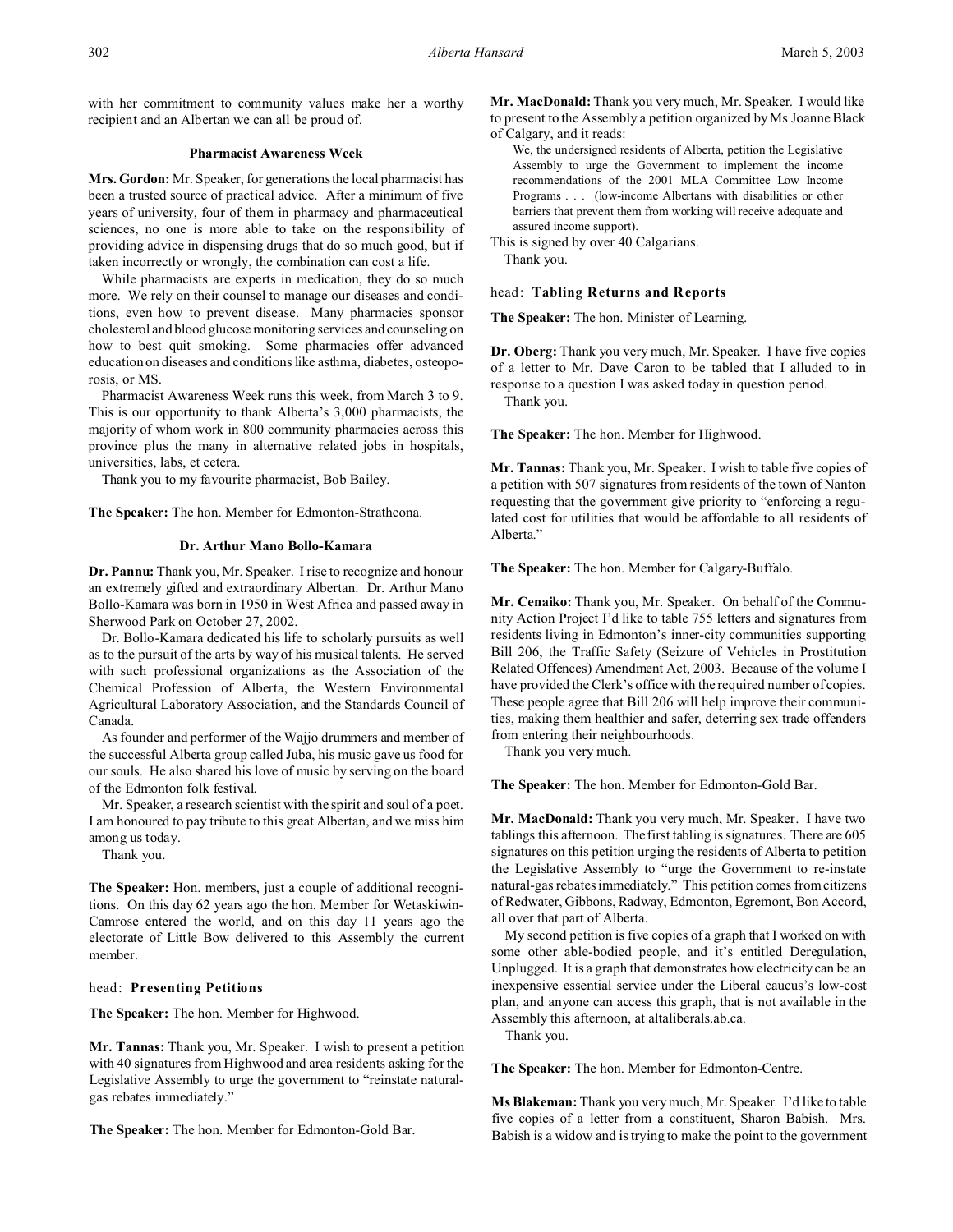that it's very difficult for low-income seniors to be able to stay in their homes and pay increased prices on power and gas. She notes the increase on user fees for things like licence plates, increased property taxes, telephone, cable, et cetera. She's asking for help for all the seniors in Alberta.

Thank you.

**The Speaker:** The hon. Member for Edmonton-Glengarry.

**Mr. Bonner:** Thank you very much, Mr. Speaker. I have three tablings this afternoon, and with your permission I would like to table the appropriate number of copies. The first is a letter from an injured worker in the province to an MLA.

The second is the required number of copies of the WCB benefit payments listing showing that this injured worker got compensation for \$114,000, medical aid for \$40,000, and a pension of \$155,199.06, for a total of \$309,847.70, but in this particular case this injured worker has not received one penny of this pension.

Finally, I would like to table the appropriate number of copies of a letter from the public security division of the Solicitor General to the fraud investigations at the Workers' Compensation Board. This clearly indicates that the allegations put forward by that injured worker were not forwarded to the police but to the WCB, who was supposed to be the investigator for this complaint, and the last line reads, "Can you please review and advise me what information should be provided from the Solicitor General to [the injured worker]." So this clearly indicates that the information received . . .

**The Speaker:** Hon. member.

The hon. Member for Edmonton-Strathcona. A tabling?

**Dr. Pannu:** Thank you, Mr. Speaker. I've got two tablings today. First, I table five copies of the House of Commons report regarding the question of privilege raised by Vic Toews, MP.

The second tabling, Mr. Speaker, is appropriate copies of a letter from Mark Asbell, chair of Alberta Labour Relations Board, dated January 21, 2003, which gives an update on the Labour Relations Board review of standard bargaining units in health care.

Thank you, Mr. Speaker.

*2:50*

**The Speaker:** The hon. Member for Edmonton-Highlands.

**Mr. Mason:** Thanks very much, Mr. Speaker. I have one tabling today. It's a letter from a woman in Calgary in response to the Energy minister's solution to cope with the rising utility costs. She writes that since December 2002 she has set the thermostat at 15 degrees, worn tights under jeans, wool socks and heavy slippers, two sweaters and a jacket, one bulb burning at a time, sponge baths, using a sink for laundry, and restricting eating. It has not worked.

**The Speaker:** The hon. Member for Spruce Grove-Sturgeon-St. Albert.

**Mr. Horner:** Thank you, Mr. Speaker. I have a copy of a letter, which I alluded to today, from the Greater St. Albert Catholic schools which was distributed to all parents in their area.

**The Speaker:** Hon. members, yesterday afternoon in the Assembly when we were dealing with a matter before the Assembly, I indicated that I would receive submissions from any hon. member that wanted to make them to me as of 10 o'clock this morning, and I'll file the documents that I had received by 10 o'clock this morning for complete transparency in this matter. I'll refer to them later, in a moment or two.

Additional tablings?

### **Privilege**

# **Contempt of the Assembly**

**The Speaker:** Well, we do have a matter arising out of the business of the Assembly yesterday. After offering all hon. members an opportunity to make a submission yesterday afternoon and then further indicating that I would receive any pertinent information that members thought would be pertinent in any way to this matter of privilege by 10 o'clock this morning, I'm now prepared to rule on the purported question of privilege that was raised by the leader of the third party yesterday.

I would like to note that in addition to the submissions that were put forward on this matter yesterday in the House, both the leader of the third party and the Government House Leader have taken advantage of my invitation and submitted supplementary material to my office prior to 10 this morning. In addition, the Department of Energy submitted some information to my office about what transpired at the briefing, all of which I have tabled now for the benefit of members.

As a preliminary matter the chair notes that the leader of the third party provided written notice of his question of privilege to my office yesterday at 10:25 a.m., thereby fulfilling the two-hour notice requirement under Standing Order 15(2). There was no dispute by the Government House Leader yesterday about this question being raised at the earliest possible opportunity.

The leader of the third party has submitted that there has been a contempt of this Assembly. The chair would like to remind members that breaches of privilege and contempts of the Assembly are treated in the same manner, and therefore the process outlined in Standing Order 15 applies.

The chair quotes from page 108 of the 22nd edition of *Erskine May*:

Generally speaking, any act or omission which obstructs or impedes either House of Parliament in the performance of its functions, or which obstructs or impedes any Member or officer of such House in the discharge of his duty, or which has a tendency, directly or indirectly, to produce such results may be treated as a contempt even though there is no precedent of the offence.

The chair has carefully reviewed the discussion in yesterday's *Hansard* and the material provided this morning. The material facts in this matter are as follows. There was a media briefing on Bill 19, Gas Utilities Statutes Amendment Act, 2003, that took place in this building on Monday, March 3, at 11 a.m. The media advisory for this briefing confirms that only media were invited and that department officials were available to provide information and answer questions regarding Bill 19. The material provided to my office this morning from the government indicates that there were no documents distributed to the media at the briefing, but information about the contents of the bill was provided. Bill 19 appeared on notice for the first time on the Order Paper for Thursday, February 27. This bill was introduced and received first reading yesterday, March 4. The chair notes that the sponsor of this bill is the Member for Innisfail-Sylvan Lake. However, this bill is clearly a government bill, and it was moved to Government Bills and Orders on the Order Paper by resolution of this Assembly yesterday during the Routine. Moreover, the February 26 direction to the Clerk's office to place this bill on notice on the Order Paper came from an official at Executive Council, not a private member. The leader of the third party advised this House yesterday that on Monday at noon the media questioned him on information relating to Bill 19. To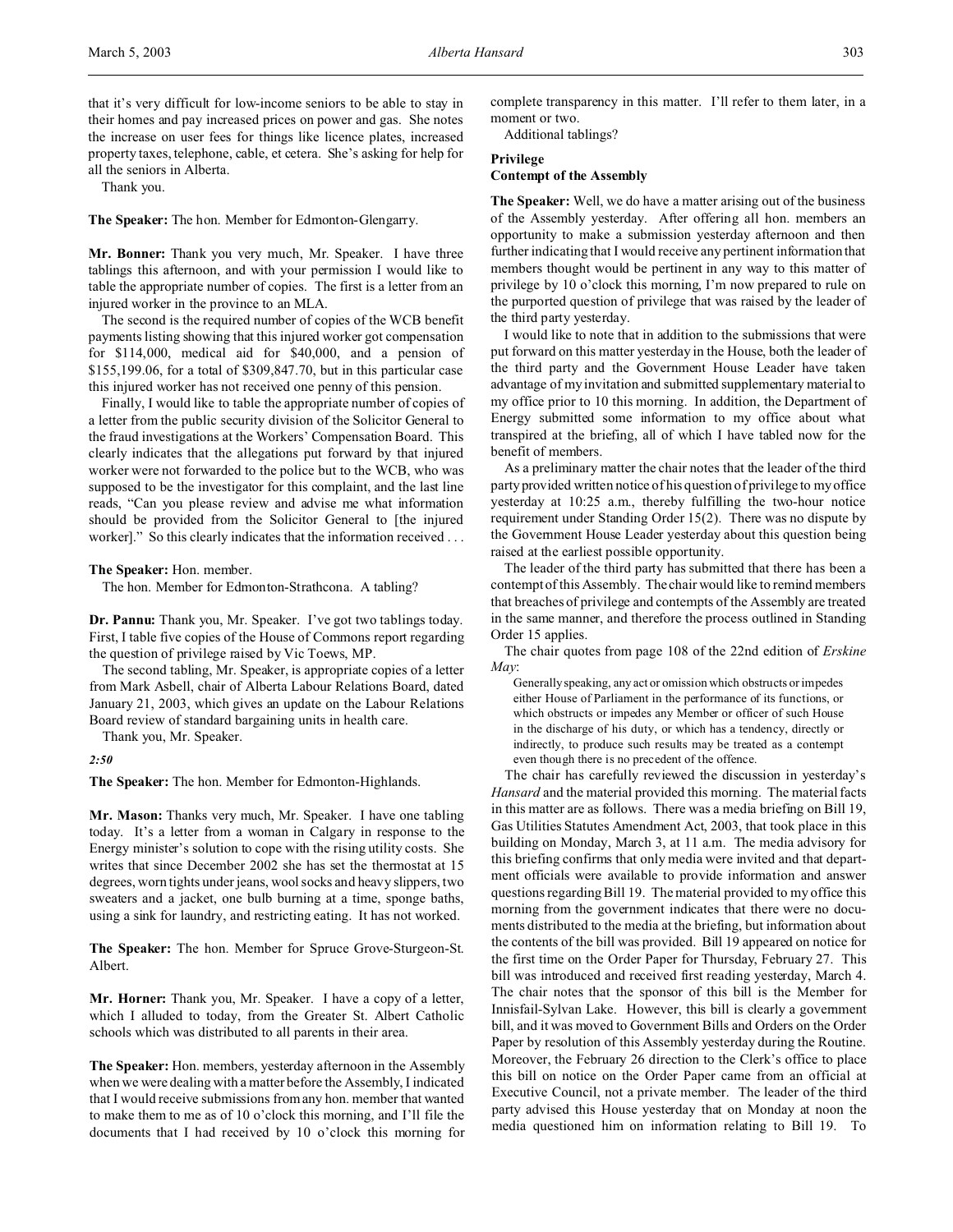summarize his argument, the leader of the third party asserts that his rights as a member of this Assembly were interfered with in a serious way as he was not privy to the same information as the members of the media who had attended the briefing.

Hon. members, it is the Speaker's role to find whether a case brought by a member constitutes a prima facie question of privilege. This is a threshold role. The Speaker does not determine whether there is actually a breach of privilege or contempt as that is up to the Assembly. As Joseph Maingot states at page 221 in his work *Parliamentary Privilege in Canada*, second edition:

While the Speaker may find that a prima facie case of privilege exists and give the matter precedence in debate, it is the House alone that decides whether a breach of privilege or a contempt has occurred, for only the House has the power to commit or punish for contempt.

In his presentation yesterday the leader of the third party referred extensively to the March 19, 2001, ruling by Speaker Milliken of the Canadian House of Commons at pages 1840 and 1841 of *Commons Debates* for that day, that there had been a prima facie contempt of the House when the federal Minister of Justice provided a technical briefing to the media about a bill that was on notice and introduced following the meeting. That case is very, very similar to the case presented by the hon. third party leader yesterday. The only difference seems to be that in the House of Commons case, the briefing was the same day as the bill was introduced, and in the Bill 19 situation the briefing was the day before introduction and the bill here was introduced by a private member rather than a minister.

In essence, Speaker Milliken found that once a bill is on notice, media briefings are not allowed. To quote briefly from his ruling:

The convention of the confidentiality of bills on notice is necessary, not only so that members themselves may be well informed, but also because of the pre-eminent role which the House plays and must play in the legislative affairs of the nation.

Following his ruling a motion was passed referring the matter to the House Standing Committee on Procedure and House Affairs, which found that there had been a contempt of the House. The matter was effectively resolved in the committee when the minister apologized and indicated that she had instructed the department not to provide advance copies of bills, other materials, or technical briefings until after a bill is introduced.

As the chair indicated yesterday and as the Government House Leader pointed out in his written submission this morning, there is a March 7, 2000, ruling by this Speaker where a similar issue was raised about a media briefing on what was then Bill 11 prior to the introduction of the bill. Based on the precedents that existed at that time, the chair found that there was not a prima facie question of privilege.

Of course, since that time there is the ruling by Speaker Milliken of the Canadian House of Commons. The chair wants to make it very, very clear that the Legislative Assembly of the province of Alberta is not bound by decisions from the Canadian House of Commons or any other Assembly in Canada. This would be contrary to the nature of Canada's federal system. However, how could this chair hold that the Canadian House of Commons and its members are to be accorded greater respect and dignity than the members of this Assembly? The role of the chair cannot be to lessen the dignity and the respect of this Assembly or its members. The chair agrees entirely with Speaker Milliken when he states:

To deny to members information concerning business that is about to come before the House, while at the same time providing such information to media that will likely be questioning members about that business, is a situation that the Chair cannot condone.

The chair would also like to cite from the final paragraph of the House of Commons standing committee report where it states:

The rights of the House and its Members in this role are central to our constitutional and democratic government. This case should serve as a warning that our House will insist on the full recognition of its constitutional function and historic privileges across the full spectrum of government.

Accordingly, the department briefing provided to the media concerning Bill 19 when the bill was on notice but before it was introduced constitutes a prima facie case of privilege as it offends the dignity and the authority of this Assembly. As the chair has noted on many previous occasions, the principle of ministerial responsibility holds that ministers are responsible for the actions of their officials and, in turn, are responsible to the Assembly for those acts. Strictly speaking, this constitutes a prima facie contempt of the Assembly, although it is treated in the same way as a breach of privilege.

*3:00*

The chair would also like to briefly comment on the next steps in this process and make some comments about what this ruling does not say. First, the chair is not ruling that consultations on proposed legislation are out of order. This is not in any way the intention of the chair's ruling nor the House of Commons' ruling nor of the committee that reported to the House of Commons. The Standing Committee on Procedure and House Affairs stated at page 4 of its report that there are often extensive consultations at the policy development and legislative drafting stages of bills which are exclusively within the purview of the government. The committee found that the House's interest arises when the notice of intention to introduce the bill is given to the appropriate House officer. Furthermore, the committee found that the conventions concerning lockups for the budget or the Auditor General's report were not affected.

Yesterday the Government House Leader referred to a practice of the sharing of bills with opposition members before introduction. The committee addressed that issue too by saying that the adoption of a policy on briefings should not prevent the provision of courtesy copies of government bills on a confidential basis to opposition critics shortly before their introduction. Of course, these are matters that can be considered by a committee of the Legislative Assembly of Alberta if the appropriate motion is moved and passed by the Assembly. I would expect that the leader of the third party would put on notice a motion to refer this matter to the Standing Committee on Privileges and Elections, Standing Orders and Printing.

Regardless of the disposition of that motion, the chair wants to strongly encourage members to find a mechanism to address the broader issue of how consultation in this technological age can be accomplished without violating the ancient privileges and rights of the Assembly. Hon. members should be aware that as parliamentarians we have a duty to keep our practices and procedures in step with the developments in society. Committee consideration would provide members with an opportunity to consider these issues. Some years ago there was a Select Special Committee on Parliamentary Reform to consider certain issues of procedure such as the sub judice rule. Perhaps that committee could be reconstituted or the matter referred to the Standing Committee on Privileges and Elections, Standing Orders and Printing. The chair wishes to stress that this is a matter of concern to all members, not just one caucus.

I would now refer the leader of the third party to Standing Order 15(6), which provides for the next step in this process; namely, that a member "may give notice not later than at the conclusion of [tomorrow's sitting] of a motion to deal with the matter further."

The hon. Member for Edmonton-Highlands.

**Mr. Mason:** Thank you very much, Mr. Speaker. On behalf of the hon. Member for Edmonton-Strathcona I give notice that tomorrow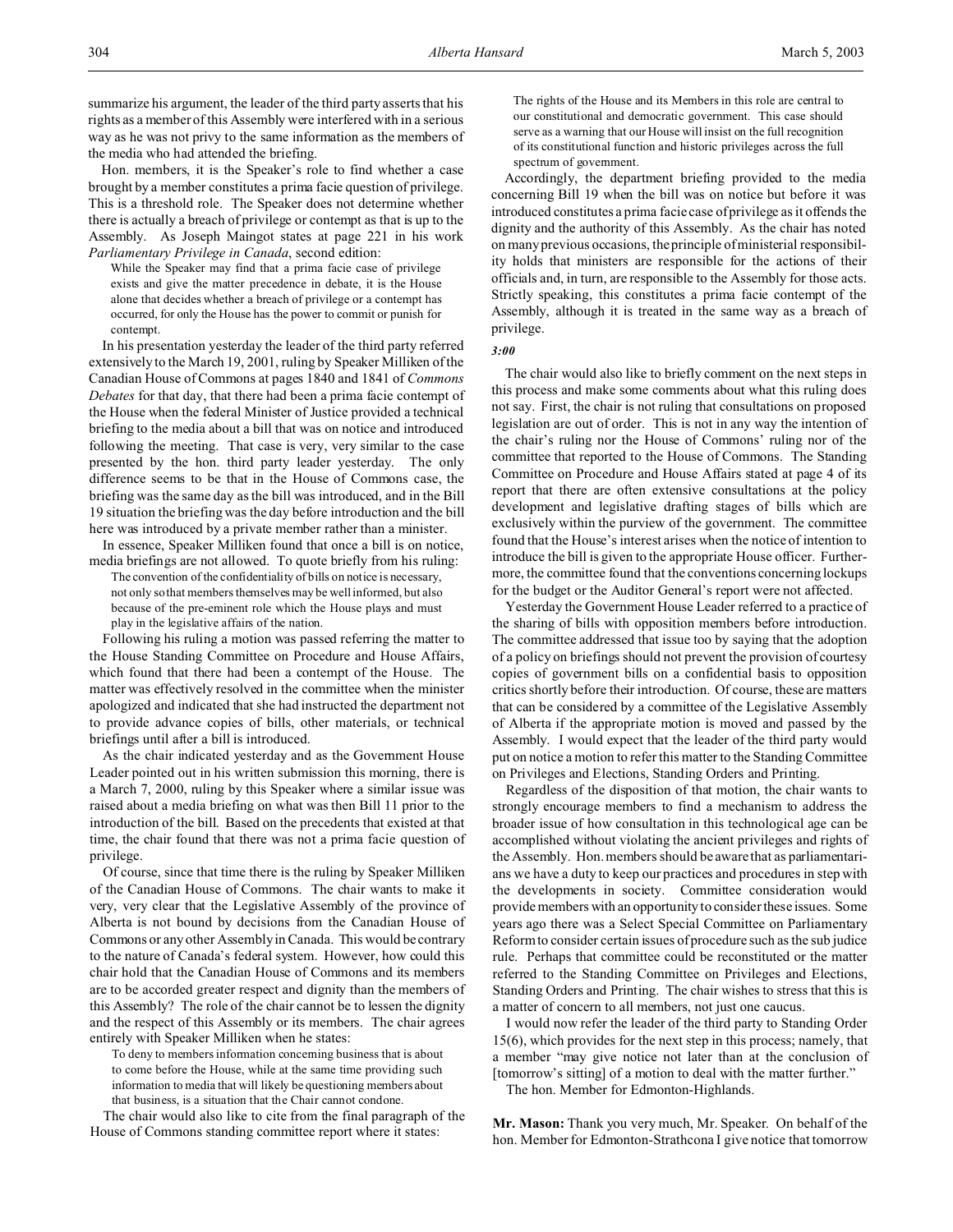under section 15(6) of our Standing Orders I will move that

the matter of the question of privilege raised on March 4, 2003, by the Member for Edmonton-Strathcona regarding the Energy ministry media briefing on Bill 19, Gas Utilities Statutes Amendment Act, 2003, prior to it being introduced in the Legislature be referred to the Standing Committee on Privileges and Elections, Standing Orders and Printing to review the procedure to be followed in such cases in light of the Speaker's ruling of March 7, 2000, and the ruling of Speaker Milliken of the House of Commons of March 19, 2001, and the subsequent report of the House of Commons Standing Committee on Procedure and House Affairs.

Now, Mr. Speaker, I'm prepared to take direction. If you would prefer to deal with this motion today, we're prepared to do so. Otherwise, I'm providing notice for tomorrow.

**The Speaker:** Well, with the notice of motion, that's entirely up to the wish of the members. I can be guided here with respect to if the members want to let this stay over for a day – notice was given – or to deal with it today. That's entirely the wish of the members.

Hon. Government House Leader, I don't know if you're in a position to say anything.

**Mr. Hancock:** Well, with respect to the motion itself, Mr. Speaker, I would prefer that we deal with it tomorrow. With respect to any other business arising from this question of privilege, if it was to be dealt with today, that wouldn't be a problem. But I think we ought to consider your ruling before we act upon it.

**The Speaker:** The hon. Minister of Energy.

**Mr. Smith:** Well, thank you, Mr. Speaker, and thank you for the opportunity to comment on this issue. In fact, since I have assumed elected office, there is no entity that I've held with greater respect or with greater dignity than the proceedings not only of this House but of the members that are involved in this House and the proceedings that go on inside this Assembly.

Having said that, Mr. Speaker, it is my duty as the Minister of Energy to apologize to the leader of the third party, the hon. Member for Edmonton-Strathcona, and to say that there was absolutely no intent to obstruct or to impede the work of this Assembly or his work. If there has been, it is my deep and profound regret. I will continue to hold this House in the highest respect, the highest esteem for the work that it does for all Albertans.

Mr. Speaker, I think that it's been an important piece. It's been an important piece of learning. It is, as you have commented in your ruling, a way that we try to cope with the fast pace of technology, courtesy, and the ability for all Albertans to know the important dealings that go on in this House.

So let me finish, Mr. Speaker, by offering my profound apology, profound regrets, and to ensure that as long as I am minister in this portfolio, it will not happen again.

**The Speaker:** Let me say thank you to the Minister of Energy. Thank you.

Hon. leader of the third party, we will await the motion until tomorrow. Did you want to accept this?

**Dr. Pannu:** Mr. Speaker, I just want to rise and thank the minister for his very clear and strong statement not only extending an apology to me personally but to note that the integrity of the House, its dignity and its respect and its ability to perform the appropriate role in our government system, is as important to him as to every other member. So I want to thank him and await our discussion on the motion that's before the House tomorrow.

Thank you.

**The Speaker:** Hon. members, this can be a place of great honour, and we've just seen that, so I appreciate that.

The hon. Government House Leader on a point of order.

**Mr. Hancock:** I think that in light of our discussion on a rather profound matter, the point of order that I intended to raise today could be skipped.

### **Speaker's Ruling Exhibits**

The Speaker: Okay. The chair will make a comment, though, not knowing what the point of order was.

There was a situation today where two hon. members were sitting with knitting needles in their context. The chair did not note that for a number of seconds and could not understand what the response was from the Assembly with respect to this matter. I don't know if that would have been ruled out as a prop or not, because I don't know what it would have signified as a prop. Surely, some members will look at certain pieces of paper and some books and some documents, and I suspect that members need to bring their domestic chores into the Assembly. There's nothing that I can understand that would preclude that.

In the other one the hon. Member for Edmonton-Gold Bar did have a certain piece of paper that had certain colours on it, which was a publication of a certain political party, and that could not be construed as a prop either. Members stand up in this Assembly with documents in their hands. So clarification of that.

### **Point of Order Tabling a Cited Document**

**Mr. Hancock:** I'm sorry. I should have probably, then, put it in context. I wasn't going to complain about the hon. Member for Edmonton-Strathcona sticking to his knitting but was going to suggest that the Member for Edmonton-Gold Bar ought to table the document that he referred to extensively regardless of its colour.

**The Speaker:** And that probably would have been in order as there were other ministers who were encouraged today and other members who were encouraged today, but the member may choose to do that tomorrow or not.

**Mr. MacDonald:** I certainly will do that tomorrow, Mr. Speaker.

head: **Orders of the Day**

head: **Government Bills and Orders**

head: Third Reading

### **Bill 17**

#### **Appropriation (Supplementary Supply) Act, 2003**

**The Speaker:** The hon. Minister of Finance.

**Mrs. Nelson:** Thank you very much, Mr. Speaker. I'm very pleased to move third reading of Bill 17, the Appropriation (Supplementary Supply) Act, 2003.

**The Speaker:** The hon. Member for Edmonton-Mill Woods.

**Dr. Massey:** Thank you, Mr. Speaker. I appreciate the opportunity to make a few final comments at third reading on Bill 17. I think it has to be noted that this bill asks for \$206.642 million in extra funding to defray some additional expenses that the government has incurred this year. I think we all understand that there are things that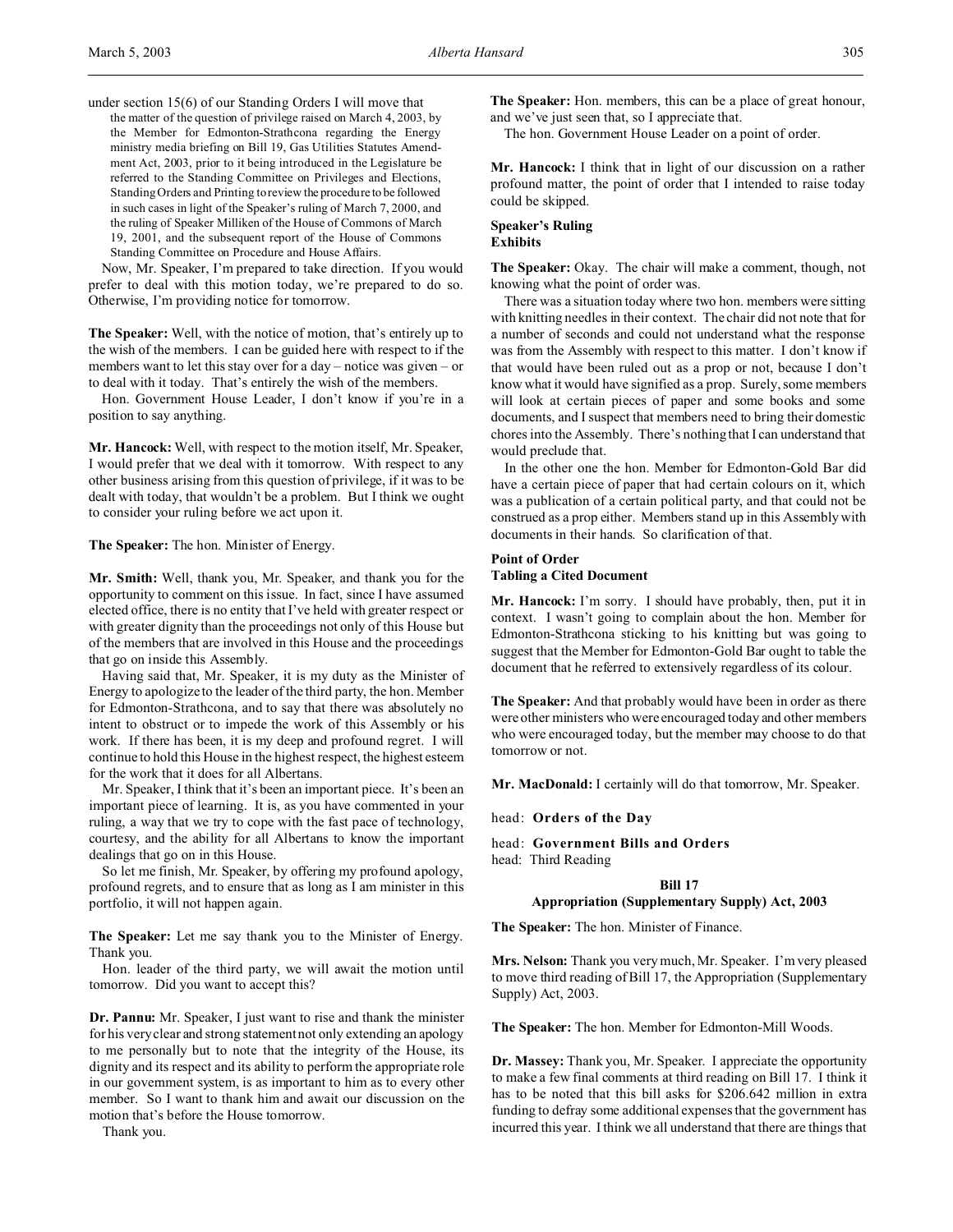happen during a budget year that could not be anticipated when the budget was drawn up and that would cause the government to have to make some adjustments. Those adjustments, when they come before us, are hard for the opposition if they aren't linked to particular parts of the business plan so that we can understand why the changes are made and where they sit in the government's overall scheme of things. But, as I said, we understand that those occasions arise. We also understand that a number of the items that are included in Bill 17 are things that Albertans need and that the money is needed for them now.

# *3:10*

I think, though, that it wouldn't be fair not to comment on what's asked for in a couple of instances, and one is the Learning requisition, where I think the total is \$35 million that is being asked for. A large piece of that is for the situation that arose out of the strike with the teachers last year. There's money in here that came out of that dispute. I guess the point that I would like to make, Mr. Speaker, is that the government is able to come back to the Assembly when it is faced with an outcome and ask for money to cover an agreement that has been reached during a particular situation. Unfortunately, school boards don't have that same privilege, and I think it's unfortunate. In fact, I was looking forward with some anticipation to there being some sums in the Learning department to help boards meet the obligation imposed upon them by the arbitrator. As I said, I'm disappointed that there isn't a sum in the Learning department's estimates for boards.

## [Mr. Shariff in the chair]

I think that the sum that boards have indicated they need, that would help them make up the difference, was \$142 million provincewide as a result of the arbitrated settlement. It's a huge sum of money. I've heard the minister explain how he thinks boards should be making up that arbitrated settlement. He indicates that, yes, there were the 4 percent and the 2 percent in the budget for wages, but then he also goes on to indicate that the 3.5 percent for classrooms should also have allowed boards to make up the arbitrated settlement. Well, 4 and 2 and 3.5 don't make up 14, Mr. Speaker. It also ignores the fact that that 3.5 percent was dedicated in the budget for classrooms. That 3.5 percent was dedicated to cover all of the expenses: inflation, increased enrollment, all the kinds of things that happen to school boards.

So I think it's really distressing to hear the minister try to pass off and take no responsibility for the position that the school boards find themselves in as a result of an arbitrated settlement that this government put into place. It would have relieved so many school boards, it would have relieved the pressure on so many schools across this province if the sums that are needed could have been included.

There was a forum last evening. I've heard from parents across the province distressed at what's happening, the proposals for September 2003 that boards are having to come up with as a result of the underfunding and the box that they find themselves in as a result of those arbitrated settlements.

So I look at the sums here, particularly in Learning, and I won't be supporting Bill 17 for a number of reasons but in large part for what isn't there and what should be there in terms of the Learning budget.

I think we also have to note that every time we have something requisitioned, such as those that are before us now, it really is a fault in the budgeting process. Hopefully, the stability fund, the funds that are being created, will help in the future. I'm not quite sure how they might be applied, but I think there's the possibility for the

government not having to budget in this way and at the same time to respond to emergencies and rapidly changing conditions.

I guess if there's another area that I'd just like to touch on briefly, it's the fact that we don't see in the budget any relief for Albertans with respect to utilities, and that's, as I said, very unfortunate. We had an 80-year-old senior get herself to our constituency office in order to tell us how badly she is suffering as a result of the high utility costs and to plead with us to try to do something for her. This would have been an opportunity, a place in the budgeting process, in the supplementary appropriations that are before us, for those individuals and, in fact, all Albertans to be looked after, and again I think it's with regret that that has not happened.

I think with those comments, Mr. Speaker, I'll conclude. Thank you.

[Motion carried; Bill 17 read a third time]

# head: **Government Bills and Orders** head: Second Reading

## **Bill 3 Electric Utilities Act**

Dr. Pannu moved that the motion for second reading be amended to read that Bill 3, the Electric Utilities Act, be not now read a second time because the Legislative Assembly believes that it will cause inefficiency and confusion in the electricity production and delivery system and increase costs for Alberta consumers.

[Debate adjourned March 4: Mr. Mason speaking]

**The Acting Speaker:** The hon. Member for Edmonton-Highlands.

**Mr. Mason:** Thank you very much, Mr. Speaker. Could you indicate to me, please, how much time I have left?

# **The Acting Speaker:** Seven minutes left.

**Mr. Mason:** Seven minutes. Okay. Thanks very much, Mr. Speaker.

Just to conclude my remarks from the other evening, I do believe that the hon. Member for Edmonton-Strathcona's amendment is a wise one, and I think it merits consideration by all members of this Assembly. We have seen the great experiment with deregulation in Alberta in action for some three years now, and we've seen a number of assertions by the government and different ministers at different times as this experiment has unfolded. We saw at the beginning of my comments that the Premier had said that competition in the marketplace would result in lower costs for consumers of electricity than existed previously; that is to say, under the regulated system that had served Alberta for many years before. We've seen that the contrary has come to pass. We now have power prices in this province between 40 and 100 percent higher for consumers than before deregulation was implemented. We have seen that that pattern exists in other jurisdictions where this experiment in some form or another has been undertaken. So we can see clearly the logic of the hon. member's motion, that it will increase costs for Alberta consumers.

## *3:20*

Going back to the auctions, the PPAs, the government indicated before those auctions that they would expect that several billion dollars would be returned in order to pay for the production of electricity by the depreciated generation assets of the system, but we saw that the auction and the auction after that fell billions of dollars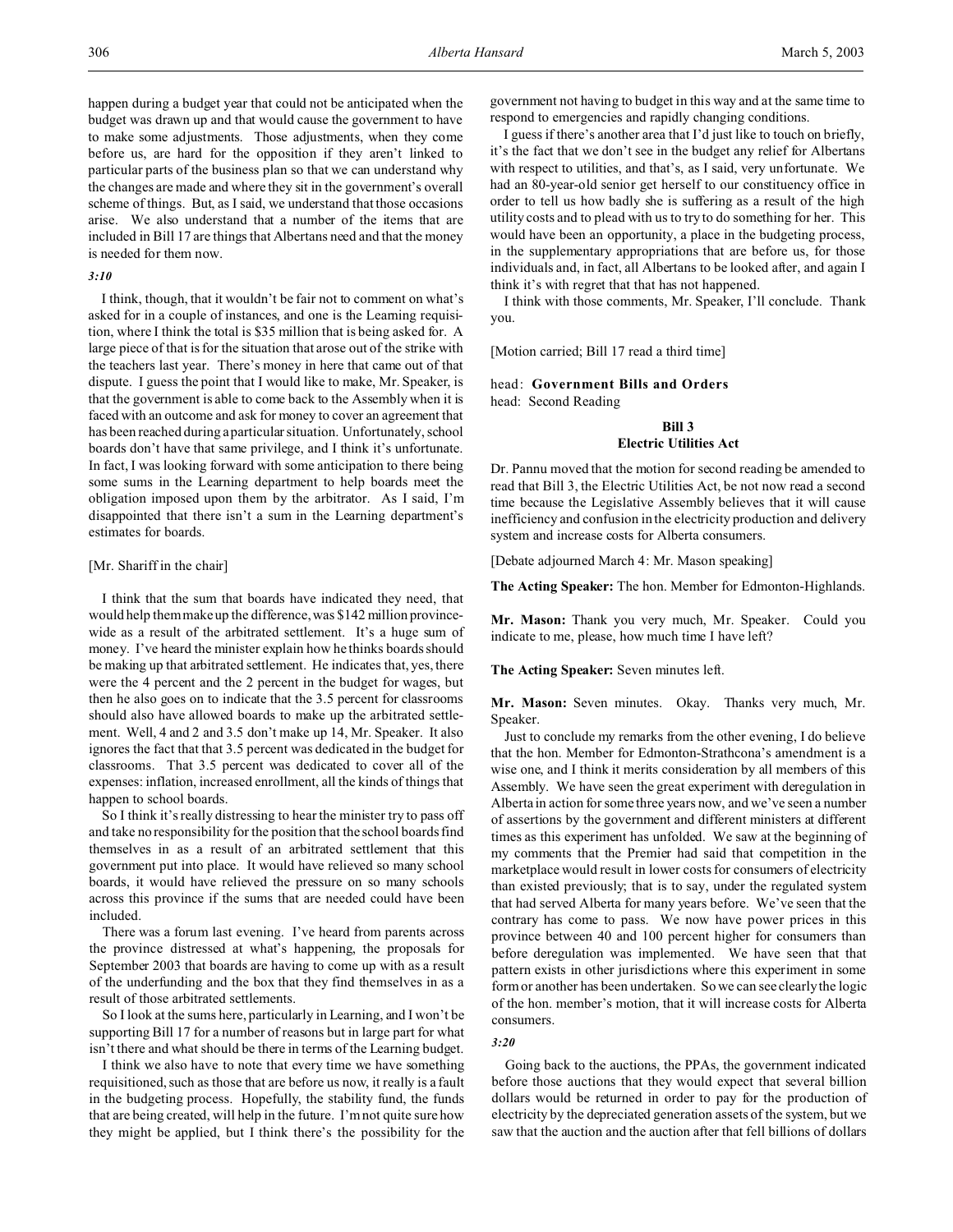short of what the government had set as a benchmark for the success of this auction. So we already knew at that time, Mr. Speaker, that the process was not unfolding as the government had predicted and that the entire experiment was in serious trouble.

Unfortunately, the government decided to forge ahead with electricity deregulation even in the face of these facts, and as electricity prices began to mount, especially just before the election, the government was forced to act and froze electricity prices. It capped them. In other words, it stepped into the marketplace and regulated them after companies, for example, Enmax and EPCOR, had purchased electricity on the spot market at very, very high prices to serve new customers outside the cities. This, of course, put these utilities into a financial crisis because they were forced to sell electricity at prices well below the prices they paid for that power in the first place.

So the government promised them that if the prices were frozen at that point – and this point was just before the last provincial election, Mr. Speaker. This is a familiar theme, I know, but it's a very true one. The government froze them but promised these companies that they could recoup their lost revenues by adding rate riders to the subsequent year's power bills after the election was out of the way. So the rate riders, that have given so much grief to so many people and which so many people in this province don't understand, are simply paying back the power companies for having to sell power at below cost before the election.

This was a political move; it couldn't be anything else, Mr. Speaker. It was a deliberate effort on the part of government to force power companies to provide cheap power before the election, yet the ratepayers have to pay back the power companies once the election is safely out of the way. So you see how this system of deregulation has developed.

Now the government is going even further. They're committing themselves even more deeply. They're diving headfirst into the quicksand, Mr. Speaker, not letting it suck them down reluctantly at all but are actually diving headfirst into this, and this act will result in permanent high prices. I'll tell you why. Any company that comes into this market and doesn't get a regulated rate of return takes a higher risk in Alberta's market, and in order to get a higher risk, they will expect a higher rate of return. Before they will invest, they will expect higher power prices in order to support that investment and that higher rate of return.

There's a structural flaw in deregulation, and that is that by forcing people to risk half-billion dollar generating assets and transmission assets, it guarantees that the rate of return has to be higher, and therefore the price of electricity has to be higher. This is something that I think most people who invest – and many people do today – will understand. If you want to invest in bonds, you get a lower rate of return. If you invest in equities and you take your chances, you expect a higher rate of return because there's high risk. The same thing applies here.

So this is, I think, the last chance for the Assembly to stop this reckless direction, to ask the minister and to ask the government to consider whether or not it really, really does want to go down this path, because once committed to this path, Mr. Speaker, the consequences for Albertans will be grave. So I urge members to support this motion.

Thank you.

**The Acting Speaker:** On the amendment, the hon. Member for Edmonton-Centre.

**Ms Blakeman:** Thank you, Mr. Speaker. Yes, I am rising to speak to what we commonly call a hoist amendment, which is requesting that

Bill 3, Electric Utilities Act, be not now read a second time because the Legislative Assembly believes that it will cause inefficiency and confusion in the electricity production and delivery system and increase costs for Alberta consumers.

I'm facing a dilemma as I rise to speak to this motion. In bringing forward a hoist motion at this point, it in effect has ceased debate in second reading of this bill, which is a frustration for those of us who wish to speak in second. We have now lost that opportunity through the choices made by the mover of the hoist.

On the other hand, I am extremely frustrated by the situation around electricity and the result of what's left after the government's mucking about and deregulating and re-regulating and deregulating the electricity market. I don't really want to see a delay of any kind. We need some improvement in the situation and some stability now. There's often a time limit set in a hoist where it says: not now be read a second time but be read in six months or so. That's not in this motion, so it's just saying that it never be read again. I think there's definitely a need for change in this system. Is this bill, Bill 3, the change that is needed? Not from what I've seen of it.

So you can see my dilemma, Mr. Speaker. I'm somewhat frustrated at the hoist being brought in now, which precluded my colleagues being able to speak in second on this particular bill, but on the other hand I think the bill is not very good. I'm trying to choose kind words here this afternoon. I think it's a terrible bill, and it doesn't address any of the problems that we've seen with the deregulation of the electrical market. We need stability in that market now, and we need the change that's going to bring that stability now.

What does that mean for the constituents of Edmonton-Centre? What it's not doing is it's not improving the situation of the many people who live in condominiums in Edmonton-Centre and are trying to work with their condominium boards, the number of calls I get from treasurers of associations like that that are trying to figure out how they set the budget for the condominium association for the upcoming year when the prices seem to go nowhere but up. But how far up? How much do they have to increase their condo fees to cover the costs of this? Then, of course, I have the people who actually own the condos who are calling me and saying: "What am I supposed to do? I bought into this condo at \$56,000. My condo fees when I moved in were, you know, a reasonable \$200 a month. Now they're talking a thousand dollars a month. They're going to have to go to \$1,200 a month, and besides all of that I'm supposed to come up with the money for the sinking fund, that we're all required to have now. I can't afford to stay in my own condominium. What am I supposed to do?" You know, I can't give them an answer for that. I've consulted with the banks to find out what advice they could offer someone, and I'm certainly willing to and do indeed pass that information on to people, but it is a real concern. I'm disappointed that members from the government side would feel that this would be a laughing matter or that somehow they wouldn't be believing that this is in fact happening to people. Perhaps if they got out from underneath the dome a bit more often and actually answered the phones in their offices and listened to what people were saying, they would understand that this is what's being faced by people.

*3:30*

**An Hon. Member:** Thousand dollar condo fees?

**Ms Blakeman:** Thousand dollar condo fees? Oh yeah, easily. Oh, yeah. What do you think? I'm making this stuff up? Of course these people tell me this.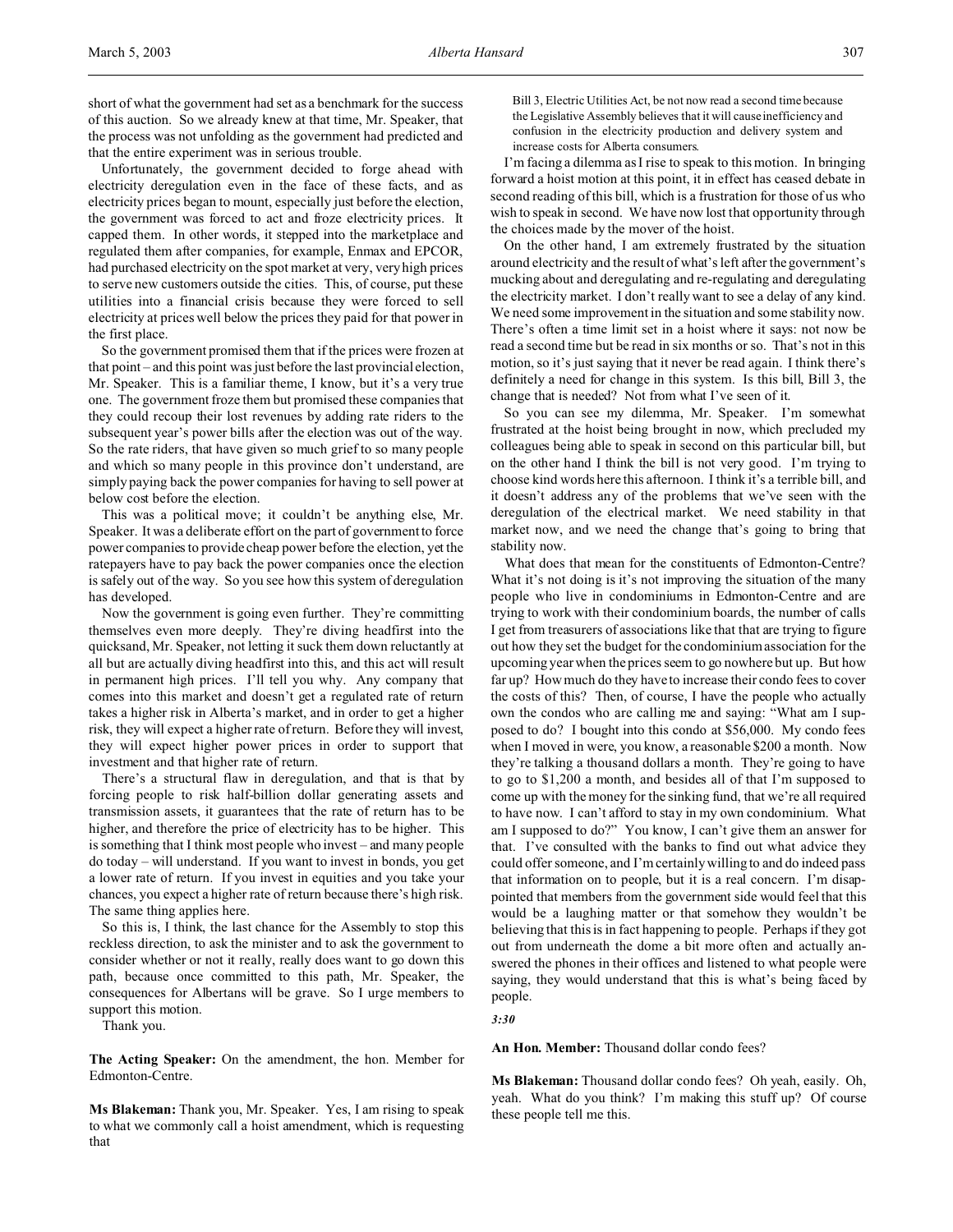**An Hon. Member:** You're absolutely making it up.

**Ms Blakeman:** No. No, I'm not.

**An Hon. Member:** You're reading it off your web site.

**Ms Blakeman:** Oh, that's baloney. Honest to goodness. Get out from underneath the dome, you guys. Listen to your constituents. [interjection] A thousand is what I said. Get out from under the dome. Talk to people.

**The Acting Speaker:** Hon. members, the hon. Member for Edmonton-Centre has the floor.

**Ms Blakeman:** Thanks, Mr. Speaker. One of the original issues that came up around this is around the rebates that were offered for the electrical deregulation, just before the last election actually. What happened was that there was an offer of a \$40 rebate directly on the bills of individual homeowners, but what that turned out to be was that it would go directly onto the bill of detached single-family dwellings or directly onto the bill of anyone that had a direct meter to their apartment. Some of the quite elderly in those three-floor walk-ups had their own meters, so they were getting the rebate directly onto their bills. Some of the very high-end condominiums also had their own meters, so they were getting the rebate directly on their bills.

But for any of those that were living especially in the high-rise apartment buildings or condominiums, there was one meter for the building. There was one bill that was received, either administered by a management company or by a condominium board or by the owners of an apartment building, for example. There was huge confusion because what happened there was that those buildings were deemed to be commercial and were offered the commercial rebate rate, and I'm trying to remember what that was now. I think it might have been 6 cents a kilowatt-hour, but I'm happy to be corrected on that. I don't remember. But it turned out to be far different and less money than the \$40 that was being credited to people's single-family home bills each month. This is what I was told by people. When they calculated it, they found that it was less than that \$40.

So here it was. The government was saying, "We're taking care of people in their homes," but it really depended on what kind of a home you had. If you had a single-family detached dwelling, yeah, you got the \$40 directly on your bill. If you had a high-end condominium or one that was in a very small building, you probably got it as well. Everybody else was faced with this situation where they got less of a rebate, and it went directly to the management company, the condominium association, or the owners who were the ones that were receiving the one and only bill for the one and only meter in the building, and it was less of a rebate.

This caused huge confusion with people who kept calling, saying, "My rent is going up, and I'm not seeing the rebate. When do we get the rebate?" and trying to explain that they'd had it. It had gone to whoever gets the bill for the electricity in their building, and one presumes they had, as a result, not had their rent go up as much or had their condominium fee go up as much as it might have had that rebate not been applied against it. So huge confusion about that, people out there who still think that they're owed this rebate, and of course they've had it, although it never passed through their hands. The way that whole system was handled I said at the time was unfair. I still maintain that it was unfair because it did treat people differently, depending on what kind of lodging they had, whether they were in a high-rise apartment building or condo or a low-rise one or a single-family dwelling.

This is the kind of confusion that we get out of this government's program, and I'm not seeing those kinds of issues being addressed when I look at Bill 3. So am I willing to be supportive of a hoist motion that would take the entire bill away and trash it and, one presumes, say, "Start over again; we need a different one"? Yes. I'd prefer that we started over because I don't think Bill 3 is really going to address the problems that we've already seen as a result of electrical deregulation, but on the other hand what kind of delay are we looking at? Maybe it's possible to make something out of Bill 3. Maybe there are amendments that we could be bringing in, perhaps working with government, perhaps not, trying to improve what we've got. If you throw it out, you're looking at another six months for sure before there could be another bill coming, and that's not likely to get to this Legislature in time. So, in fact, we're looking at next spring, and that would mean people having to go through another summer – air-conditioning costs are on your electricity bill – and back around through another winter, and I don't think people can handle the uncertainty of all of that.

You know, when I talked about the budget and some of the other bills that the government's got up in front, I talked about instability and that people are trying to find some stability, and in this case they're trying to find some certainty. Once again this has been sort of a boomerang or ping-pong experience with electrical deregulation. People didn't understand it. It's incredibly complex. It didn't work. We ended up with these rate riders. We've got the rebates. And people still don't understand what the rate riders are.

It was two things that went on. After the election and after the rebates then we had, as the Member for Edmonton-Highlands quite clearly articulated – and I would refer people back to his arguments there of how, when the regulated rate option was brought in by the government or put in place, in fact the energy companies had a right to then recoup the difference between the regulated rate option and what they were actually purchasing the electricity at. Now, that's sitting on their bill as one extra price that they're paying every month, and on my bill I think that's around \$12 or something every month. Then there was – I'm not going to remember the right name – the 2000. That was a rate rider, and the other one is the difference in the regulated rate option. There was a rate rider that was approved by the EUB in 2000 but, in fact, I think, never levied, and the companies were allowed to recoup that cost as well, and that was another \$10 or something that's on my bill every month. So already you have \$22 that will miraculously disappear just before the next election is called, so people can expect their electricity bill to go down.

#### **An Hon. Member:** Cynic.

**Ms Blakeman:** I'm being accused of being a cynic here, and, yes, I'm afraid I am, having been in this Assembly for six years now. Yeah, I'm a cynic about how these things always seem to get manipulated.

I'm undecided about whether to support this hoist or not because it doesn't put in place anything else that's going to help us deal with this or help our constituents deal with this.

Earlier today I tabled a letter from a senior who was saying: "Please understand. Give us a break. I mean, we're not getting significantly more money, yet all the user fees that we have to pay along with everyone else continue to rise." She used as an example car registration, which was now going from \$52 to \$68, and the \$52, in fact, is an increase from a year or two ago. It seems to me that it wasn't that long ago that I was paying 34 bucks a year. Now we're looking at it being up to \$68 a year. For someone on a fixed income that's a pretty significant increase over a relatively short period of time, and we're talking, I think, over three years or so.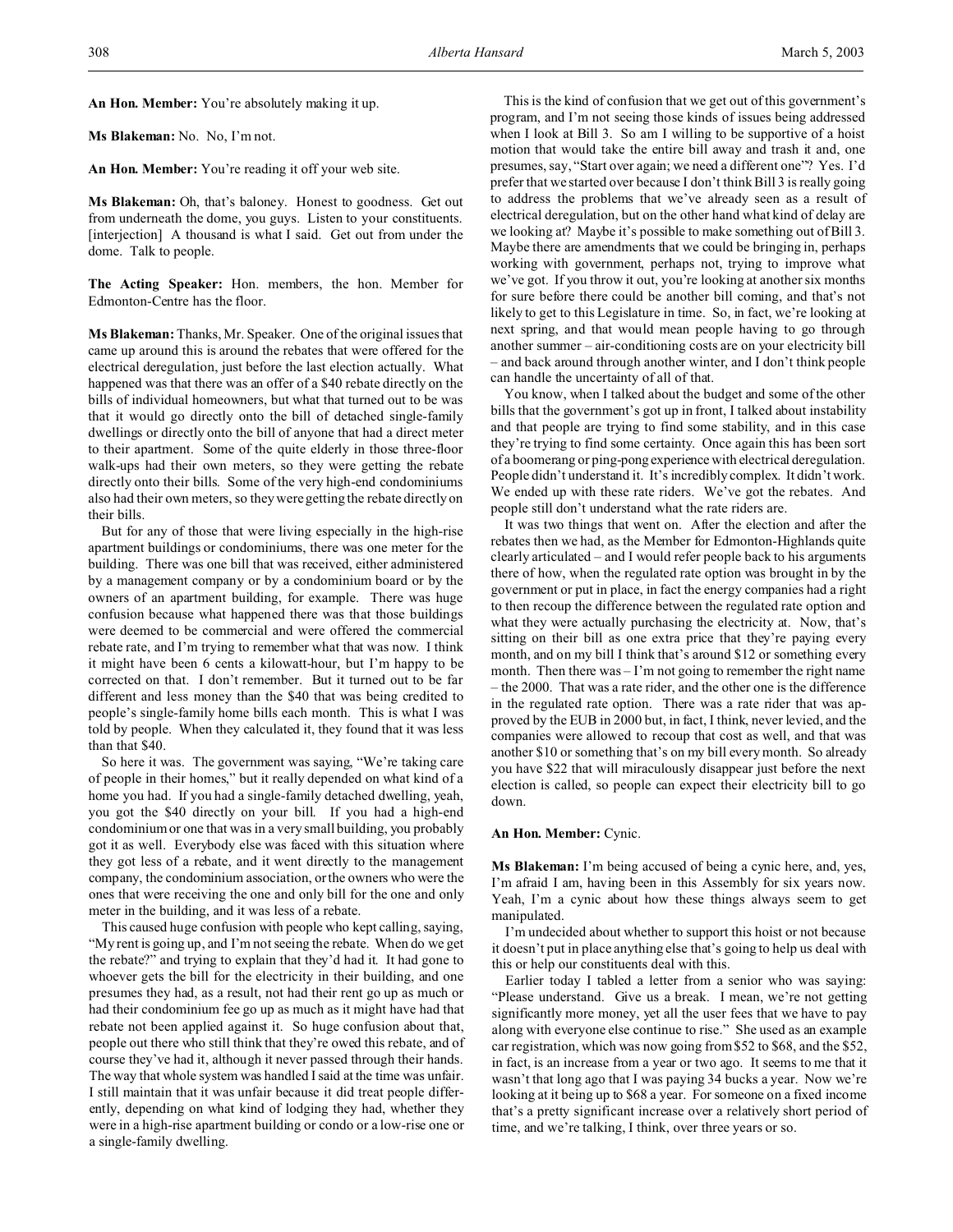So, certainly, for seniors and many people on a fixed income it is a real difficulty to deal with the increases in user fees – and, boy, is this government ever keen on them – plus dealing with the increases in utility costs, both electricity and gas utility costs. We know that there have been a number of increases over the past few years in residential telephone line rentals, and that will continue to go up as well. We're not even dealing there with inflationary increases in things like food and clothing. [Ms Blakeman's speaking time expired] I'll have to thank you for the opportunity.

*3:40*

**The Acting Speaker:** The hon. Member for Edmonton-Mill Woods.

**Dr. Massey:** Thank you, Mr. Speaker. I would like to take the opportunity to speak to the reasoned amendment that's before us. The effect of passing this amendment is that there would be no order for second reading on some future day in the Assembly. So should this amendment pass, it would have the effect of killing the bill and making sure that it would not come back to the House for consideration at some future date.

The wording of the amendment I think is quite clear, that Bill 3, Electric Utilities Act, be not now read a second time because the Legislative Assembly believes that it will cause inefficiency and confusion in the electricity production and delivery system and increase costs for [Albertans].

Mr. Speaker, I think there are a large number of Albertans who believe that deregulation has not worked for electricity customers in Alberta, and I think there's very little reason to believe that the changes that we find in Bill 3 before us are going to make electricity deregulation any better. Electricity deregulation has failed, and I think it's time that the government admits it and returns to a system that will benefit customers.

The bill allows the Minister of Energy to pursue competition for competition's sake. Competition of itself is not going to bring prices back down to the kinds of historic levels that Albertans had grown accustomed to, and the bill really caters to big business in a way that I think has an adverse effect on customers. We expected, Mr. Speaker, a bill that would put customers and consumers in Alberta first, and that's certainly not what this bill is. Alberta is a rich province, and Albertans should benefit from those resources. The goal has to be to provide electricity to Albertans at the lowest possible cost and not to provide an open market for electricity retailers.

Pursing competition at any cost is not in the best interests of Alberta electricity consumers. The way the act is worded, the advantage that we have had as Albertans I think will continue to be eroded. I think the act, like many of the government acts that we've seen before us in the Legislature, leaves too many details to be determined by regulations, and it's impossible to predict what the final market will look like should this bill be passed, and that's the same kind of difficulty we've had with the previous bills with respect to the deregulated electricity industry. For instance, no one knew that we were going to end up auctioning off our assets through the power purchase agreements. That happened through regulation. This bill moves a lot of regulations into the bill but also then opens the door for a whole host of other regulations that we have grown, with good cause, I think, Mr. Speaker, to suspect. The government has failed to deregulate the electricity industry once. I guess the question is raised: why should there be any trust put in the government through this act to make this situation any better?

I think that even the Premier has admitted that this bill will not bring lower prices to consumers. There are no guarantees that more retailers are going to move into the Alberta market once this legislation has passed. Again, the word from the industry is that the

market is actually too small to entice the kind of competition that's needed to actually lower the prices.

I think, Mr. Speaker, those are my major concerns and the reason why I'll support the reasoned amendment that's before us. Thank you.

[The voice vote indicated that the amendment to the motion for second reading of Bill 3 lost]

[Several members rose calling for a division. The division bell was rung at 3:46 p.m.]

[Ten minutes having elapsed, the Assembly divided]

[The Speaker in the chair]

| For the motion:     |           |               |
|---------------------|-----------|---------------|
| Blakeman            | Mason     | Pannu         |
| Bonner              | Massey    |               |
| Against the motion: |           |               |
| Abbott              | Haley     | Nelson        |
| Amery               | Hancock   | Oberg         |
| Calahasen           | Hlady     | Pham          |
| Cao                 | Hutton    | Rathgeber     |
| Cardinal            | Jablonski | Renner        |
| Coutts              | Jacobs    | Shariff       |
| Danyluk             | Klapstein | Smith         |
| DeLong              | Knight    | Stelmach      |
| Doerksen            | Kryczka   | Strang        |
| Ducharme            | Magnus    | Tannas        |
| Dunford             | Mar       | Taylor        |
| Gordon              | Marz      | VanderBurg    |
| Goudreau            | Maskell   | Vandermeer    |
| Graham              | McClellan | Woloshyn      |
| Graydon             | McFarland | Yankowsky     |
| Griffiths           |           |               |
| Totals:             | $For-5$   | Against $-46$ |

[Motion on amendment to second reading of Bill 3 lost]

[Motion carried; Bill 3 read a second time]

### *4:00*head: **Government Bills and Orders** head: Committee of the Whole

[Mr. Shariff in the chair]

**The Deputy Chair:** We'll call the committee to order.

# **Bill 4 Alberta Personal Income Tax Amendment Act, 2003**

**The Deputy Chair:** Are there any comments, questions, or amendments to be offered with respect to this bill? The hon. Member for Medicine Hat.

**Mr. Renner:** Thank you very much, Mr. Chairman. It's my pleasure to have an opportunity to address the members at the committee stage of Bill 4. There were a couple of questions that were asked by the Member for Edmonton-Gold Bar during the debate at second reading, and I intend to address those questions as well as any other questions that other members may bring forward at committee.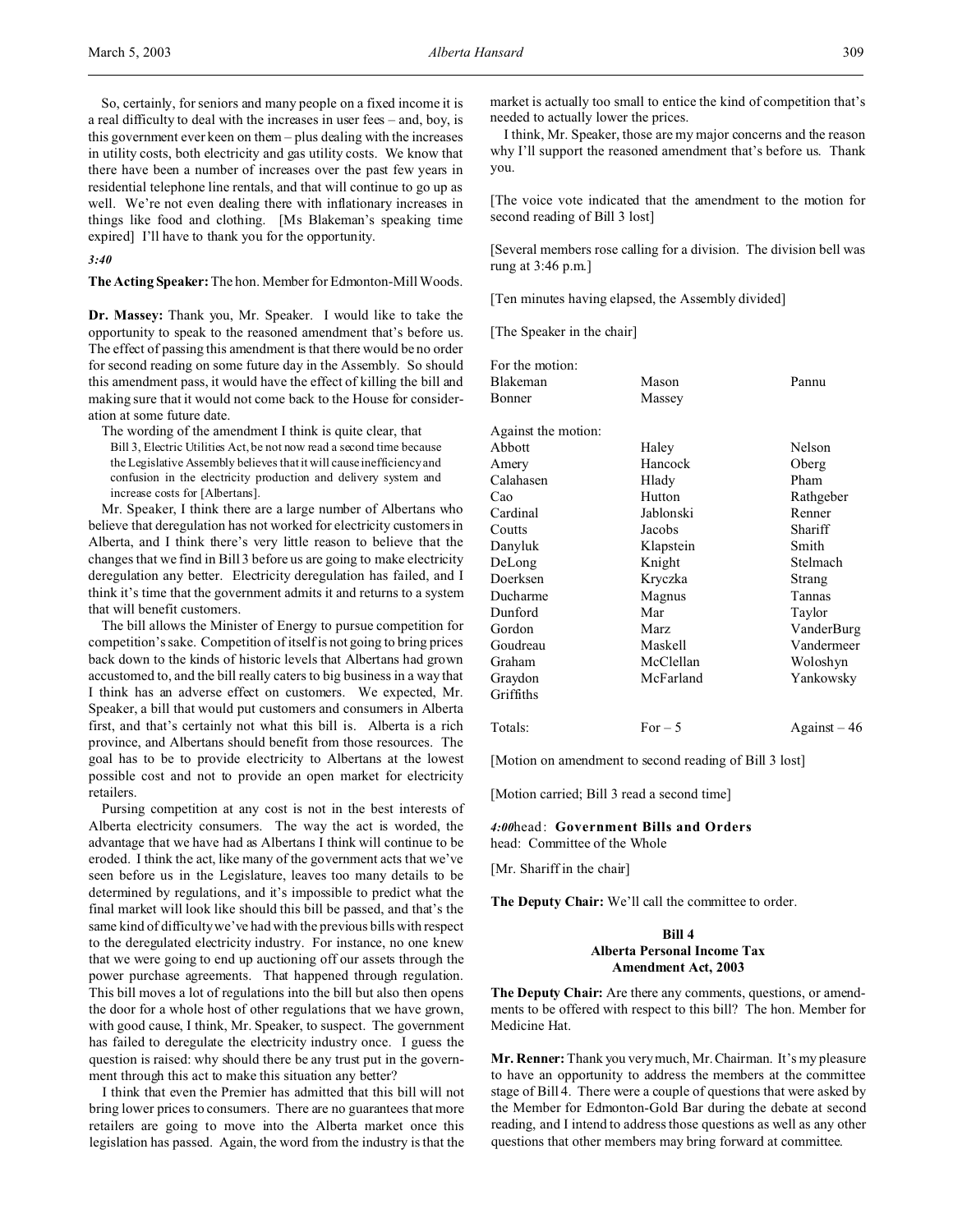Before I do that, Mr. Chairman, I want to relate a very quick story to you and to all members of the House. I hate to admit it, but about 25 years ago I was in university. I was taking an accounting course. It was an income tax accounting course, and the first day of class the instructor said: there are no textbooks for this class, and you can bring the tax act in with you when you write the final exam.

#### **Mr. Amery:** And you still remember that?

## **Mr. Renner:** I do remember that, hon. member.

That final exam was the implementation into me of some very strong life lessons. Lesson 1: if you don't work hard, you don't pass. Hon. member, I must point out that I failed that exam miserably. Number 2: if you think that the tax act is simple and you can find solutions in it, you're kidding yourself. Number 3: the tax act is complex, to say the least, and I can understand, when we are dealing with changes to the tax act, why we have to come back from time to time and deal with consequential changes because they were overlooked the first time.

Hon. members, I'm here to tell you that the tax act is extremely complex. It's complex because over many, many years Assemblies such as this have constantly come up with great new ideas on how to change the tax rules, and some very highly motivated and intelligent folks have found numerous ways to use the rules to their benefit, and then Legislatures are forced to come back and close socalled loopholes. So over the years the tax act has become extremely complex, and I would hate to think, 25 years later, what the poor students in that same accounting class are faced with now. The tax act that I had was about that thick and extremely complex, and we've had 25 years of, quote, improvements to the act in the ensuing time.

So with that said, hon. members, I want to explain as best I can in terms that I hope everyone can understand – and I recognize that this is complex – the answers to the questions that Edmonton-Gold Bar presented, and also I will try and deal with as many answers to questions that members may pose later on today.

The Member for Edmonton-Gold Bar asked two questions, one specifically related to the reference in my comments to the corrections that are here to deal with the royalty rebates. I'm going to read the answer, and then if members still don't understand, I'll explain further if necessary.

When we calculate the tax rebate for the Alberta royalty tax credit, it's based upon the tax rate times the amount of royalties that are paid, but then we have something that's called a minimum tax. So that's the point at which I'm going to start reading from prepared text here, because it does get quite complex.

When the alternative minimum tax applies, the royalties are multiplied by a different rate based upon an alternative calculation of both tax and income. The amendment to the royalty rebate is consequential to amendments that were made to the minimum tax in the spring of 2002. Under these previous amendments the minimum tax in Alberta was changed from being a separate tax calculation to being a top-up to the basic amount of tax an individual would normally have to pay. The result is that under the current legislation the tax rate used to calculate the royalty rebate may be based only on this top-up and not on the entire tax the individual pays. This makes the tax rate used to calculate the royalty rebate smaller than intended, resulting in the royalty rebate being smaller and the taxes, consequently, higher than intended. I told you it was complex.

The gist of it is that we changed the rules in this Legislature on how we deal with minimum tax, and we forgot that there needed to be consequential changes on the reference to minimum tax so that we had an equal and level playing field when we calculate royalty tax rebates. So that's how we came to where we are today.

The second question had to deal with political donations. Again this has to do with consequential changes. Let me take a moment to read the response that I have, and then I'll put it into a little plainer language. The act currently provides the full political donations credit to individuals who have business income in Alberta but are not residents of Alberta but prorates this amount to individuals who have business income in Alberta but are residents of another Canadian province. This amendment simply corrects the inequity by allowing other Canadian residents the full amount of the credit just like nonresidents of Canada.

So it's pretty straightforward. If you have business income in Alberta but are not an Alberta resident, you are entitled to a credit. Unless we deal with this amendment and pass this amendment that's proposed, the same thing will not apply to you. If you have business interests in Alberta and make political contributions in Alberta, a nonresident but a resident of Canada, then there was a proration. All we're doing is making it equal so that all nonresidents have exactly the same opportunity to those credits.

So with that, hon. members, I'll take my seat. That answers the two questions that came up in second reading. If any other questions come forward, I'll do my best to answer them at committee.

### **The Deputy Chair:** The hon. Member for Edmonton-Mill Woods.

**Dr. Massey:** Thank you, Mr. Chairman. Thank you to the member for the responses to questions posed by my colleague from Edmonton-Gold Bar. He doesn't have to convince me that the tax act is difficult. I've tried to wend through some sections of it, and it is a horrendous task in terms of trying to understand what is intended. I guess if ever a document cried out for plain language legislation, that is one. It really is a document that is obscure to most Canadians.

I think the overall reaction to Bill 4 is, as the member has indicated, that this is really a housekeeping bill, and it's a bill that results in a number of changes that have to catch up with changes that were made previously. Given, as I said, the complexity of the act, we can understand how the necessity arises. Most of the changes are editorial in nature, and I think the opposition accepts them as such.

#### *4:10*

The notion of clarifying rules in terms of tax liability is welcomed. As the member just indicated, the clarity surrounding gifts is one that was needed, and making sure that Albertans receive the intended royalty rate is an important change, as are the ones that make sure that there is equal treatment of Canadians with respect to where they happen to reside in the country.

I think with those comments, Mr. Chairman, I'll conclude, and I'm ready to pass Bill 4 to third reading. Thank you.

[The clauses of Bill 4 agreed to]

[Title and preamble agreed to]

**The Deputy Chair:** Shall the bill be reported? Are you agreed?

**Hon. Members:** Agreed.

**The Deputy Chair:** Opposed? Carried.

# **Bill 5 Line Fence Amendment Act, 2003**

**The Deputy Chair:** Are there any comments, questions, or amend-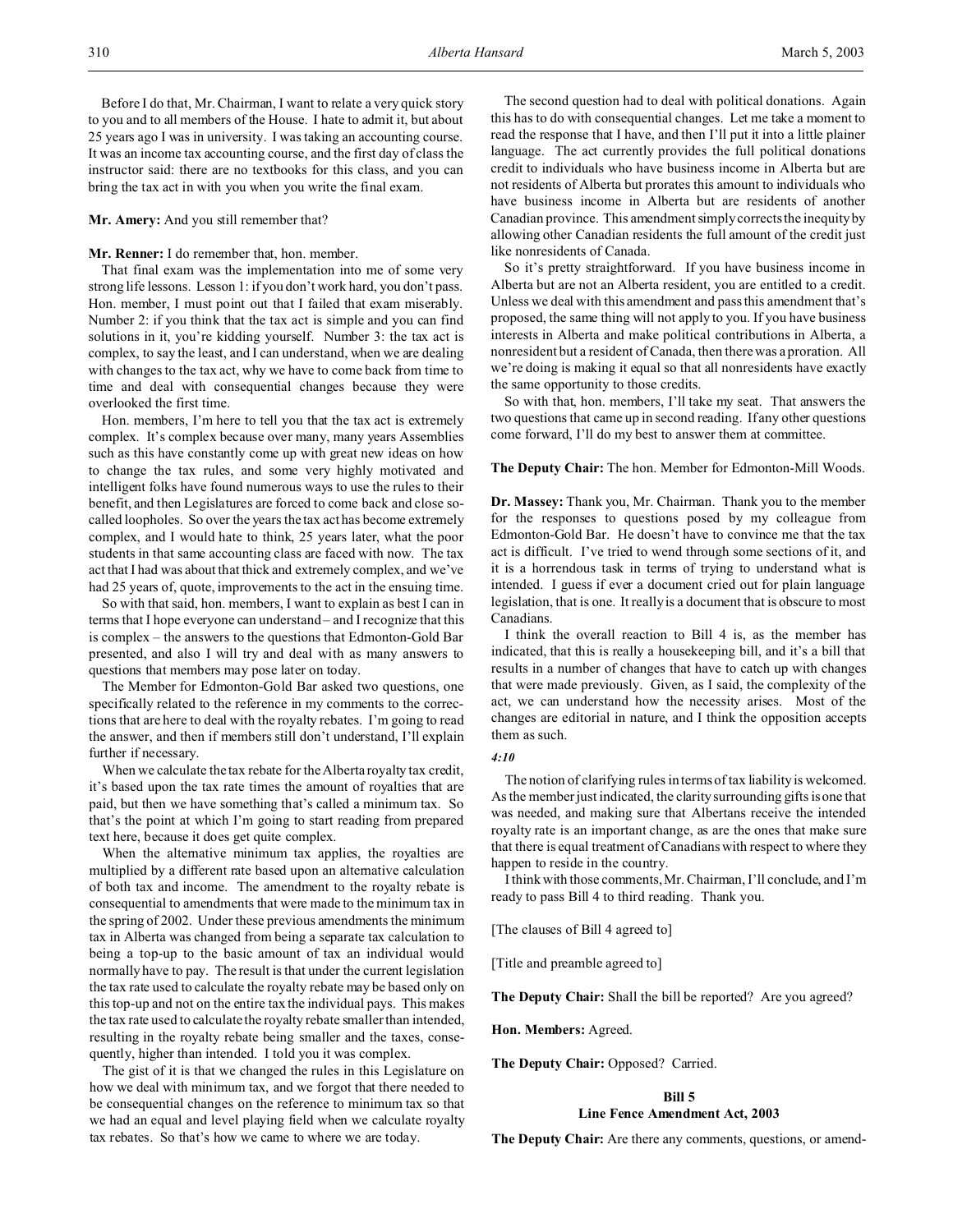ments to be offered with respect to this bill? The hon. Member for Dunvegan.

**Mr. Goudreau:** Thank you very much, Mr. Chairman. I'm pleased for this opportunity at committee to again address Bill 5, the Line Fence Amendment Act, 2003. During second reading of this bill there was really not a single objection to be heard. This gives me great confidence in the fact that this amendment is providing the clarification that is necessary to prevent the act from being used in instances for which it was not intended.

As I had mentioned during second reading, the Line Fence Act was enacted in 1980 to provide rural residents with a cost-sharing and disputes settlement framework to deal specifically with livestock fencing issues. I thank the Member for Edmonton-Centre for speaking to this issue during second reading.

The changes to this bill are very minor, but they do have farreaching effects. Without this clarification to the act municipalities across the province could potentially be burdened with costs in the hundreds of thousands of dollars, and these costs would be directly attributable to an oversight in the creation of the Line Fence Act that occurred more than 20 years ago. The correction of this oversight will ensure that this piece of legislation will only be cited in rural situations.

With those comments, Mr. Chair, I will conclude. I am confident that all members of this Assembly will support this bill. Thank you.

### **The Deputy Chair:** The hon. Member for Edmonton-Glengarry.

**Mr. Bonner:** Thank you very much, Mr. Chairman. It is a pleasure to rise and make a few comments on Bill 5, the Line Fence Amendment Act, 2003. I would like to congratulate the member for bringing this piece of legislation forward and to certainly add my support to this piece of legislation, because as trivial as it seems, it will certainly go a long way in clarifying the situation that neighbours find, particularly in urban areas, as to who is going to pay the cost of a fence between their properties. So Bill 5 does, by way of clarification, make very small changes to the existing act, restricting the circumstances under which parties to a shared fence may seek to have the costs of the said fence shared between the parties.

The object of this bill, Mr. Chairman, is that under the original bill both urban and rural property owners had a legal right to demand just compensation from an owner of an adjacent property who derived any benefit from a fence shared by the two property owners. The new bill restricts this right to only when the fence in question is designed to keep livestock out of the adjoining land of another owner. In essence, this restricts the bill to the rural and agricultural use, which alleviates the complexities inherent in the application of the bill in urban settings.

Certainly, we see why this particular bill is required. It has a lot to do with urban crawl, whereby our development and expansion in communities is moving in and infringing upon the rural areas around our urban centres. So it is a good piece of legislation in that it definitely clarifies the position that residents find, whether they be in an urban setting or whether they be in a rural setting, and it certainly will go a long way to reducing any friction between landowners, whether they be rural or urban.

With those few comments, Mr. Chairman, I'll take my seat and certainly urge all members of the Assembly to pass this piece of legislation. I notice this afternoon that we also have the Member for Lacombe-Stettler present, so I'd like her to note, as well, that I am voting for this piece of legislation and that I think it's an excellent piece. I will be on your side for this, hon. member.

Thank you very much, Mr. Chairman.

[The clauses of Bill 5 agreed to]

[Title and preamble agreed to]

**The Deputy Chair:** Shall the bill be reported? Are you agreed?

**Hon. Members:** Agreed.

**The Deputy Chair:** Opposed? Carried.

### **Bill 7 Real Estate Amendment Act, 2003**

**The Deputy Chair:** Are there any comments, questions, or amendments to be offered with respect to this bill? The hon. Member for Grande Prairie-Wapiti.

**Mr. Graydon:** Thank you, Mr. Chairman. There was very little debate at second reading. No questions were brought forward, and we did have support from the Official Opposition on this at second reading. It is a bill that is supported by the industry, brought forward by them with full consultation, and I anticipate smooth passage through committee.

Thank you.

**The Deputy Chair:** The hon. Member for Edmonton-Centre.

#### *4:20*

**Ms Blakeman:** Thanks very much, Mr. Chairman. I'm pleased to have this opportunity to speak in Committee of the Whole to Bill 7, Real Estate Amendment Act, 2003. I missed my opportunity to speak in second, although I do understand that there is support from my colleagues in the Official Opposition for the bill. It looks to me as though the changes that are being suggested are fairly minor, and it does appear as well, from the notes that I have, that it is supported by people working in the sector.

So what we really have is a bill that is bringing appraisers under the act's licensing and regulating provisions. It's extending the length of time that the Real Estate Council of Alberta can take disciplinary action against former industry members. It's extending it to two years, and that's actually becoming a sort of industry standard now, I think, not only in this sector but in any sector, that if you haven't brought forward your complaint or commenced the action before two years have passed, then it's going to move on. You've lost your opportunity. So everybody seems to be settling on about that two-year mark. The one exception to that, of course, is regained memories of childhood assault or sexual assault or abuse or that kind of thing for adults.

Also, the act is allowing the council to require members to retain records for three years after they leave the industry. That gets more important but also more difficult as we move into a computer age. Although it was supposed to give us a paperless society, all it does is that we now have computer disks or tapes and we have paper. In particular, with the information that's stored on the computer disks or tapes, in some cases, or CDs now, you have to have a copy of the original program that wrote the information in order to be able to read it or to stay with the same program. I am very conscious that with records that I created or documents that I created even five years ago, even within the time span of this job, I'm two or three versions of the creating program further on. When I do open that document, I usually get a prompt saying: "You need to update this document. Do you want the program to do it?" You say yes. You know, who'd heard of Microsoft 15 years ago? That wasn't the primary company. It may well be that in another 10 years from now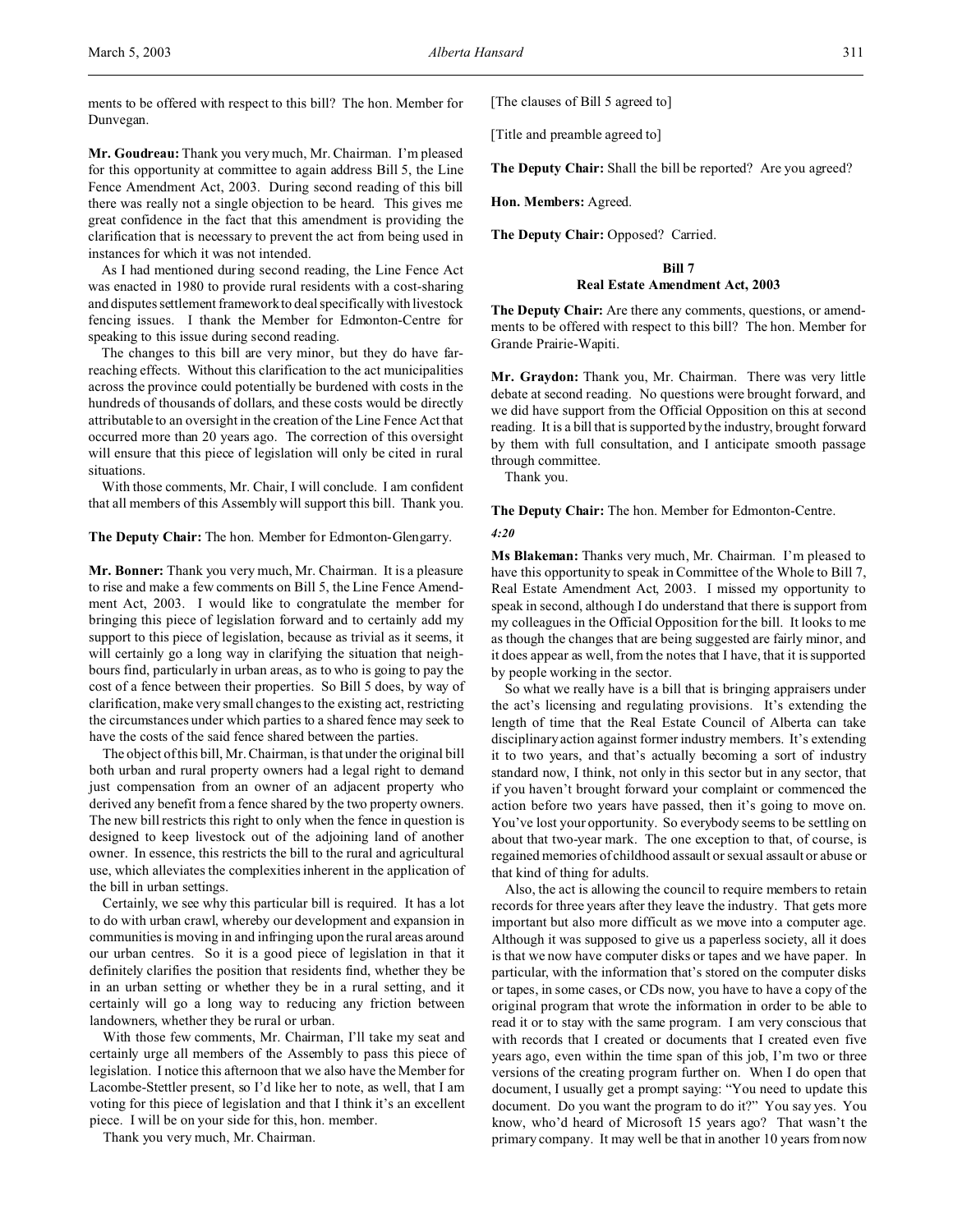we're all working on a different document system and won't even have the programs that will open and be able to read the computerized, digitalized versions of things.

So requiring real estate members to retain records for three years after they leave the industry is a prudent move, but this sort of provision is going to become far more interesting as we move into this electronic age and start changing programs around and finding out that even with a document that's a year old, you may not be able to read it anymore because everybody has moved on to a different system. I think that probably why we end up putting so much paper out is just so that we have some sort of record.

But more to the point is being able to follow through on transactions to see if there's a problem and to be able to ask people who are leaving the industry to hang on to their documentation and their records of the work that they did, because in many cases it does take a while to figure out that there's a problem. Or perhaps there's a good thing that happened, and you want to follow it through and find out what made it good or what made it possible so that others can repeat it. So that's a very prudent and helpful thing to have in the legislation.

I think this has been brought forward to the government, actually, by the Real Estate Council of Alberta and is allowing them to keep pace with developments in the industry. The Real Estate Council of Alberta is an independent agency. It's responsible for regulating the real estate industry in areas of consumer protection and provision of services to improve the industry for its members. The Minister of Government Services does oversee this association. It looks like this Real Estate Act was last amended in 1995, so eight years ago.

The first section, "the Alberta Association of the Appraisal Institute of Canada, the Alberta Assessors Association, the Canadian National Association of Real Estate Appraisers," are all added into the original groups that were listed, which were the Alberta Real Estate Association, the Alberta Mortgage Brokers' Association, the Building Owners and Managers Association of Edmonton, the Building Owners and Managers Association of Calgary. Good heavens. This is a long list. I don't need to read this all out. Essentially, it's adding in the others that are active in this sector. Well, that's interesting; I'm not seeing the auctioneers one. I wonder how the industry is planning on dealing with this new idea of auctioning off houses. There was one of those that took place here in Edmonton, and I think everyone reserved opinion on whether it was successful or not, although it is my memory that the owners were happy enough with the price they got.

A number of the other clauses that are in here are, in fact, strictly administrative, and then there are sections which talk about the ability of different groups; adding in the appraisal institute, the Assessors Association, and the National Association of Real Estate Appraisers; appointing members to the council and that the member must be, in fact, a real estate appraiser. It changes around who is allowed to appoint whom to what and, I'm assuming, tries to update that. The rest of the bill is, essentially, housekeeping.

I've certainly heard the Official Opposition accused of unduly holding up bills in the Assembly, but, you know, if there's nothing wrong with a bill, if it's been looped back through the stakeholder groups and they're supportive of it, particularly if it came from the community which was asking for changes in how they regulated themselves, we're not going to have a problem with that as long as the public in the end is well served. That's our job here: to make sure as legislators that Albertans are going to come out ahead in whatever kind of legislation we make.

As I have outlined here, this is a straightforward bill. It's minor housekeeping changes plus those changes that were requested by the members of the real estate sector. I'm happy on behalf of my colleagues to speak in favour of this bill in Committee of the Whole, and I'm glad I got the opportunity to just go through it and look a bit more in depth at the various sections that are being proposed here as I didn't get the chance to do that when we were in second reading on the bill.

So thanks for the opportunity, Mr. Chairman.

# **The Deputy Chair:** The hon. Member for Edmonton-Mill Woods.

**Dr. Massey:** Thank you, Mr. Chairman. I appreciate the opportunity to make a few comments about the act before us right now, the Real Estate Amendment Act, 2003, Bill 7. I think what the act does is speak to the growing maturity of the industry and that maturity in seeking the changes before us which will give the industry more say over the actions and activities of its members. It draws the appraisers under the act's licensing and regulating provisions and, as has been noted, extends the length of time that the association will be able to take action against a member, should that be necessary, and also action against former members. So it really is, I think, a mark of a profession that is maturing and wants to take on more responsibility for the activities within the industry and have some control over the activities of members.

## *4:30*

We've seen a number of acts before us in the last number of years in this Assembly that were put forward by professions who want some of the same kinds of controls that are before us today, and I think that we have been very supportive of those professions and associations realizing that self-discipline is preferable to discipline from the outside. It's much more effective when those people who are fundamentally affected by the activities of industry members have some say in how those members behave and particularly if that behaviour is inappropriate and in any way detracts from the reputation of the industry. As I said, we've been very supportive.

I think that what it shows is the obligation not just that the industry is willing to undertake in terms of protecting the consumers but also other members. It's important, if you're part of a profession, that you know there is a shared obligation by all of the members of your profession to behave in ways that are appropriate and that bring honour and bring credit to the profession or to the industry in which you're working.

So it's a good piece of legislation, and I think the provisions are most reasonable, and hopefully it will have the outcomes that the mover and the industry itself intend. I'm sure, Mr. Chairman, that it will, so I'm delighted to support it and look forward to the speedy passage and proclamation.

Thank you.

[The clauses of Bill 7 agreed to]

[Title and preamble agreed to]

**The Deputy Chair:** Shall the bill be reported? Are you agreed?

**Hon. Members:** Agreed.

**The Deputy Chair:** Opposed? Carried.

#### **Bill 8**

#### **Health Foundations Act Repeal Act**

**The Deputy Chair:** Are there any comments, questions, or amendments to be offered with respect to this bill? The hon. Member for Edmonton-Centre.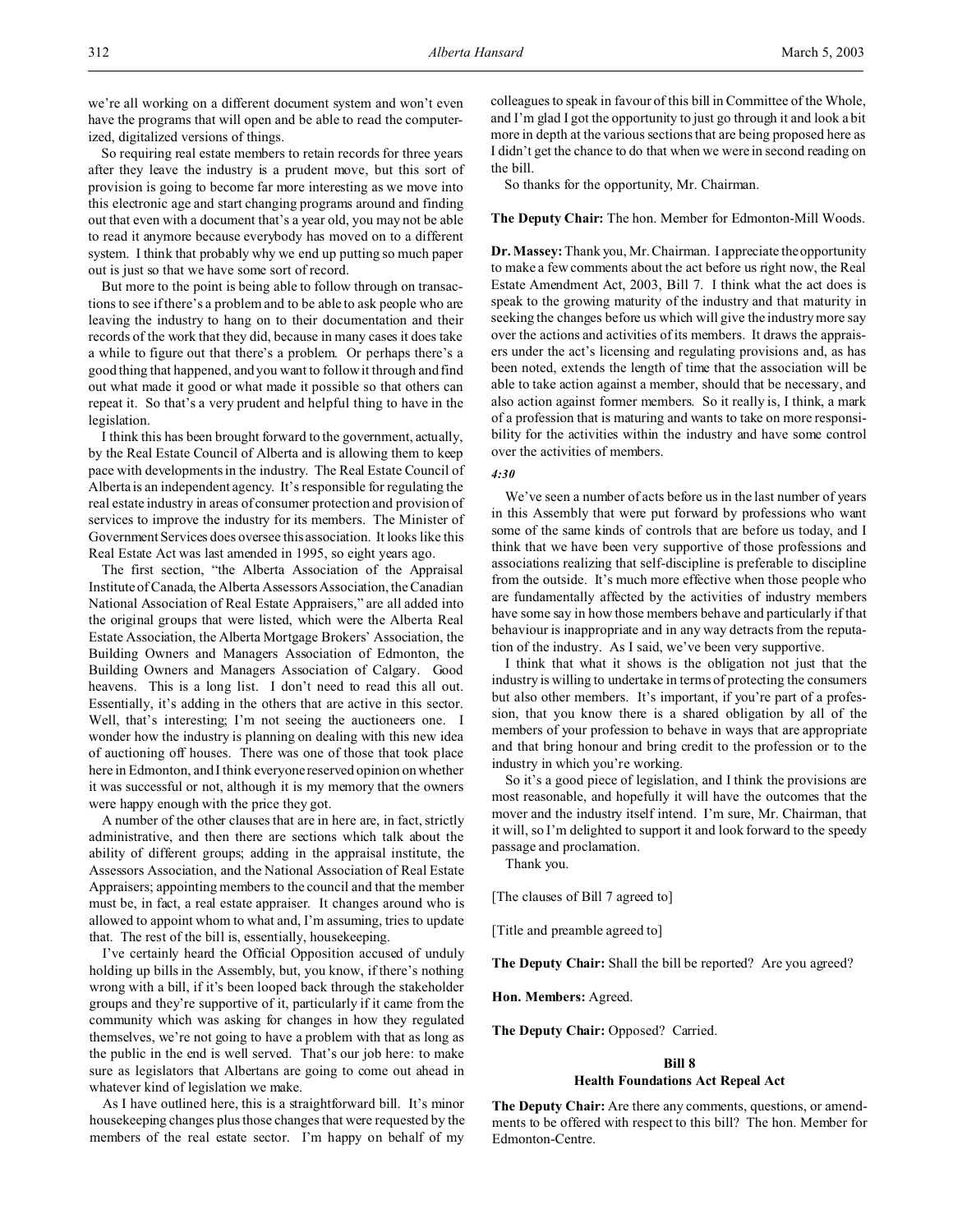**Ms Blakeman:** Thanks very much, Mr. Chairman, for the opportunity to speak to Bill 8, the Health Foundations Act Repeal Act. I know that my colleague the opposition critic on Health and Wellness spoke to this in second reading, and essentially what the act is doing is repealing the Health Foundations Act, which established foundations which were agents of the Crown. I think that originally this was done as a way of facilitating corporate fund-raising, but let me just check my notes here. It turns out that the act is being repealed because there are currently no foundations which exist that are, in fact, covered by the legislation. The legislation was originally passed in 1996 as agent of the Crown foundations for the RHAs, provincial board of health, probably the Alberta Cancer Board. These were set up to take advantage of federal tax laws that were in place in '96 that would allow these foundations to operate with certain tax exemptions.

The donations to the foundations were treated as if they were donations that had been given to the Crown, and if my memory is right, there was a better percentage of tax credit that you got. I mean, currently, for example, the one I'm familiar with is charitable donations to arts foundations. That's really 17 percent, so if you donated a hundred dollars to your favourite local theatre group, when you actually came to do your income tax and you had the tax receipt back from the theatre – it was a charitable tax receipt recognized by Revenue Canada – you were really only excused from paying tax on \$17 out of that hundred dollars that you donated. Now, interestingly enough, when you look at that as a comparison and to demonstrate that there are different percentages depending on what you're looking at, if you look at charitable donations to political parties, in Alberta anyway, up to your first \$150, I think, 75 percent of it is deductible off your income tax. So a much better rate than 17 percent.

This was trying to take advantage of the laws that were in place at the time federally about donations, and it got a much better rate. I'm pressed to remember what the rate was, but you did get a much better rate donating to a Crown corporation, probably closer to what the political parties' one was. I'm just trying to remember now. I know that there was an arts donation that was targeted to a certain organization, I think, but it was donated through what then would have been Alberta Culture or the Alberta Foundation for the Arts to take advantage of a better tax rate. So that was the raison d'être for having this act passed in 1996. Then the federal laws repealed the tax exemptions that were available here. Therefore, the foundations didn't enjoy a preferred status and didn't need to use it and, I'm assuming, moved off. I know that the Member for Edmonton-Glenora was, I think, a member of the Glenrose board or perhaps the Glenrose Foundation. Maybe he can add to this.

At the time, this was brought forward as Bill 14, the Health Foundations Act, by the then minister of health, who's now the Minister of Agriculture, Food and Rural Development, and in fact this was to allow for "the establishment of foundations to receive private donations for the benefit of regional health authorities and provincial health boards." I'm quoting out of *Hansard*, page 622, March 18, 1996. The minister went to some lengths to talk about how the new foundations would not interfere with the mandate of the existing foundations and would differ only in that the money would benefit health facilities and programs that were across the entire regional health authority rather than targeted to individual facilities.

"Gifts to agent of the Crown foundations are unconditional. Donors may indicate a preference for the way their gifts are used, but the foundation would not be bound to follow that preference." This is quoting from page 623. Still from the sponsoring minister's remarks in presenting the bill: "This is necessary in order to comply with federal tax legislation." Then the minister continues:

On the other hand, the minister has the authority to set definite priorities for the use of foundation funds in general to ensure that the work of foundations is co-ordinated with the overall goals for the health system and to avoid duplication of effort with other agencies. This authority is similar to other foundations such as the Wild Rose Foundation and Alberta Sport, Recreation, Parks and Wildlife.

So we know why we had it. It did serve a purpose, but when the tax status changed, it was no longer viable, and in fact I think the foundations, if they ever existed, were shut down.

#### *4:40*

This is needed to clean up obsolete legislation, and actually I'm pleased to see that, because I have complained in the past that this government has not been good at reviewing and updating its legislation. With the newer legislation that the government has brought forward, it has been careful to put in usually a five-year review date, and I always prefer to have the actual date in the legislation, because then nobody is guessing or trying to go backwards and find out when the proclamation date was so they can go forward and figure out when the five-year mark is. They've been good about putting it in the legislation they've passed but not good about going back and cleaning up some of the archaic language and essentially obsolete and unusable sections in legislation that just, you know, aren't useful anymore or are totally obsolete or, as I said, using archaic language which isn't readily recognized by people today.

What was the example I was thinking of? There was a justice bill, I think, last year, and it was referring to – remember? – people having to advertise in the paper and say: I, so-and-so, say that I'm no longer responsible for the debts of my ex-spouse or my spouse, blah, blah, blah, formerly known of such-and-such an address. I mean, nobody ever did that anymore, yet the law was still on the books and the requirement, strictly speaking, was still on the books. It does show you how law is a living thing and legislation is a living thing and needs to be updated and reviewed and brought out into the fresh air every now and then to make sure that it's still relevant to the lives that people are living. So I'm glad to see that the government has managed to dig this one out. Now, this legislation is not all that old – '96: it's seven years old – but we've got to start somewhere, so I'm certainly willing to support the government in starting on this one.

I should note, however, that at the time the original bill was passed, the Official Opposition members voted against the originating act, the Health Foundations Act, and did raise a number of concerns particularly because it was centralizing power in the minister's office. That, frankly, is a theme that we've continued to see from the government since 1996, where we get to kind of framework bills or shell bills where everything is referred to the minister and the minister may decide to make recommendations or do something. But it's always centralized back to the minister, who may decide to do something or not to do something. They have a total say in it, and I'm frustrated with that because I don't think it serves Albertans.

You see, it does lead to the kind of confusion we've got right now over the energy bills, where there was a lot of talk from the government at the time that would make people believe, correctly or incorrectly, that they would get energy rebates if the price per gigajoule went over \$5.50. Of course, as soon as it got even near to that, people started going, "Okay; when are the rebates coming?" and not a word was said. Then it passed over that amount, and still not a word was said, and people started to say, "There was a promise here, and you've broken your promise," including members of the Official Opposition, rightly so, saying: you promised. Well, no. Then the real, exact language of the bill was trotted out, and it's: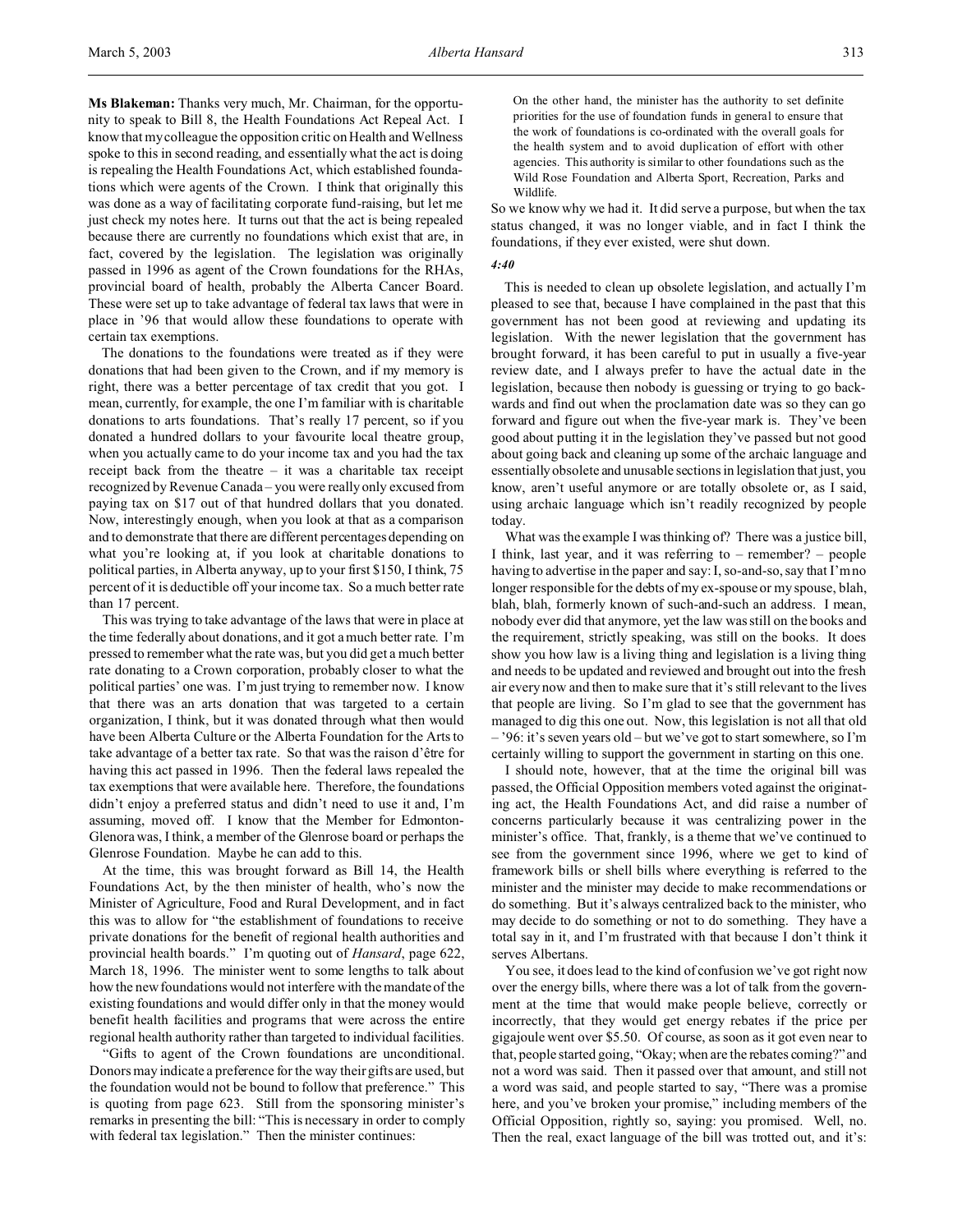"No, no, no. This is a yearly average, and we have to go through the full 12-month period before we can determine what that annual average is. No, people won't be seeing any of this until sometime much later, probably in the summer." So that is the kind of frustration that people experience when we have that kind of centralization of power into the minister's office. I don't think it serves Albertans well.

The second concern that we had at the time was that the new foundations would compete with the existing foundations for charitable dollars, and we continue to have that as an issue everywhere in the charitable sector as more and more programs and services are either abandoned by government and picked up by that sector or there's an arrangement made or a contract signed, in some cases, to transfer government programs and services to be delivered by the nonprofit sector, and somehow the money never exactly goes along and matches it. So if the program was a hundred thousand dollar program but, you know, you also had to consider the cost of the secretary that answered the phone and the photocopy person and the cost of the desk and the extra telephone line and the extra paper this person would use, et cetera, et cetera, it was going to be more than the cash amount of \$100,000. That extra amount, that administrative support amount of money, never seems to come along with that original grant, and slowly but surely the charitable sector ends up fund-raising to pay for the entire cost of a program that's essentially a government program. Therefore, they need to be able to be accessing those charitable dollars, and the competition is pretty fierce. Here we were raising the concern that the foundations would be competing with existing foundations for that ever scarce charitable dollar.

The final issue that was of concern to us was that donors could not direct their donations. Now, I did earlier refer to and quote the minister's opening remarks at the time back into the record in which it was clear that the minister could direct that but the donors could not. Once their money was given to agents of the Crown, it was disbursed as the foundation – which you need to read as "the minister" – saw fit, and it was to be disbursed throughout the regional health authority, not just to a particular facility. So, in fact, I think that at that point you would have to go directly to probably the original foundation or the friends-of group associated with a facility and donate through them, but, back to where we started, you would then be receiving less of a charitable tax receipt for it at whatever lower rate it was pegged for. You would not be able to take advantage of the higher rate that was available if you donated through the Crown corporation.

So that was the trade-off people had. You could donate through the Crown corporation and get a higher tax receipt, but you weren't able to direct where your donation went, or you could go directly to a facility or friends-of organization, give them the money and direct it specifically to a program – children's services or pediatric services, whatever you wanted – but you would get a much smaller tax receipt. It would be worth less.

So it's interesting to read back before I was elected and see what my colleagues were doing at the time and that, in fact, reading it now, I agree with a number of the issues that they raised, because those issues continue to be of concern to me and, I think, to Albertans some seven years later.

So in not approving of the bill being brought forward in the first place, I'm certainly willing to stand and support the bill being repealed at this time. Thanks for the opportunity to raise these issues, particularly the ones around the charitable sector, and to underline again how important any assistance we can give the charitable sector is. I appreciate the opportunity to speak to the bill in Committee of the Whole.

Thank you.

**The Deputy Chair:** The hon. Member for Edmonton-Mill Woods.

**Dr. Massey:** Thank you, Mr. Chairman. Just a few comments. I think the committee were supposed to examine the clauses of the bill, and there is only one clause in this bill to look at, and it's the essence of the bill. I think the minister made it abundantly clear when he introduced it that this was to repeal the provision that allowed Crown foundations to be formed that would be able to take advantage of the unique tax incentives that Crown foundations enjoy and that no one had taken up the challenge and actually formed one of these foundations.

#### *4:50*

I suspect that one of the things that will have to be made abundantly clear – and the minister did make the remarks when he introduced the bill – is that this in no way affects all those foundations that are already in place in the health care system. The foundations that had been established and operated under the former hospital districts and those that were established under the Hospitals Act are still viable foundations. They're still going to be appealing for money and support.

As I say, I think the choice of language was unfortunate when this act, the Health Foundations Act, was introduced in 1996. It may have been wiser, in retrospect, to choose a descriptor that wouldn't cause the kind of confusion that is possible now where people hearing of this legislation may assume that all foundations are no longer viable. I think that would be unfortunate in the extreme because those foundations do extremely good work for the community on the projects that they undertake with respect to providing services and support for the public health care system, and if in any way their efforts should be somehow or other affected by the repeal of this act, I think it would indeed be, as I said, unfortunate.

The act is very straightforward, and I assume that because no one actually created one of these Crown foundations, the effect of passing this bill will be minimal. Whether there were any plans in the works to establish them, we haven't been told. We've heard nothing from any such individuals or groups, so one can only assume that it was a piece of legislation that was seen to be superfluous. Even with the attraction of the credits that were available to Crown foundations, that still wasn't deemed incentive enough for groups or individuals to go out and create new foundations or to take the foundations that they were already part of and to re-create them under Crown foundations so that they could actually benefit from the tax benefits of Crown foundations.

I think that with those few comments, Mr. Chair, I'd conclude. Thank you.

# **The Deputy Chair:** The hon. Member for Edmonton-Glengarry.

**Mr. Bonner:** Yes. Thank you very much, Mr. Chairman. I would also like to make a few comments today on Bill 8, the Health Foundations Act Repeal Act, and welcome the opportunity to do so. I see that this bill was sponsored by the Minister of Health and Wellness, the Member for Calgary-Nose Creek.

Certainly, I think it is a bill that is required. I can say quite honestly that in all my time in the Legislative Assembly it is without a doubt the shortest bill. There are some very important points that must be raised when we are looking at this particular bill. So when I was preparing my comments on Bill 8, the Health Foundations Act Repeal Act, I first of all looked at the bill and decided after a lot of scrutiny that this was a good bill, that this is a bill that I can certainly support.

Some of the rationales as to why I came to these conclusions are that there are no foundations which currently exist which are covered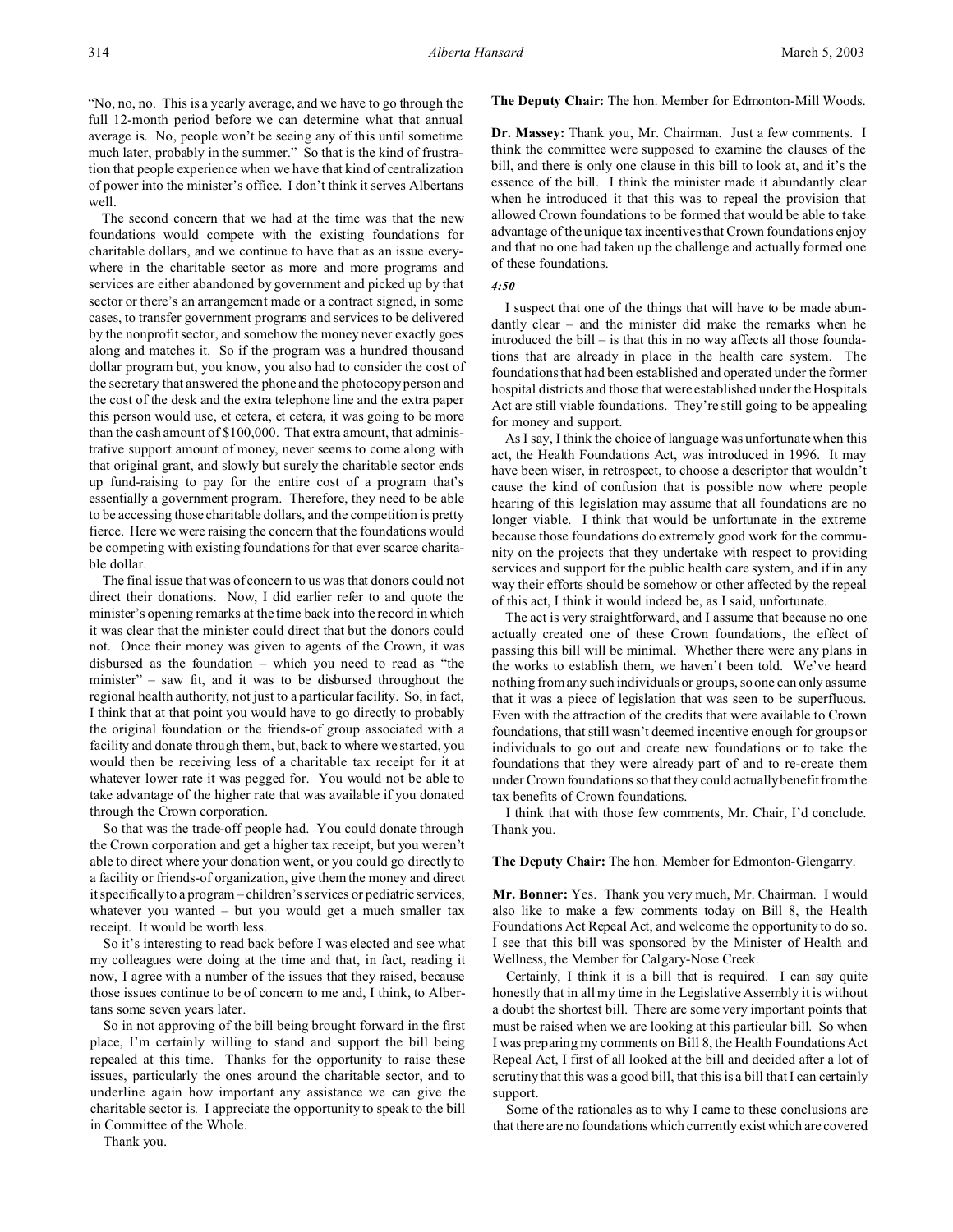under this legislation and that foundations are currently covered under the RHA foundations regulations. I also found out that no foundation or RHA currently existing will be affected by the removal of this legislation. I found out in discussions with the Capital health authority that they indicated that repealing this act would have no effect on their foundations or assets. I think that was critical in that we know that certainly in the area of health in this province all RHAs are certainly under very fine, fine lines when it comes to their finances, so we wouldn't want to see anything that would impact their ability to raise funds or anything that would affect their assets.

Now, then, as well, by way of a little history I found out that in 1996 the Liberal caucus voted against the Health Foundations Act and raised several concerns. One of the concerns that we had at that particular time and one of the reasons that we did vote against this particular bill was that it would centralize power in the minister's office. This was an issue that we felt very strongly about, that we could not support legislation of this nature when it had centralized power in the minister's office.

Another reason that this caucus voted against this particular bill in 1996 was the fact that new foundations would compete with existing foundations for charitable dollars. Certainly, since 1996 I think all of us have experienced that there has been just a huge, huge demand in all sectors of society for charitable dollars. I know that in my particular constituency I would say that we get at least two or three requests for some type of charitable dollars or donations to various groups. So with the expansion of new foundations and the number of foundations in this province we certainly were concerned about the competition for charitable dollars. We have seen, particularly over the last few years, a great development in the types of lotteries that different organizations will have and, as well, the creativity that is involved in these fund-raising efforts. Those can be for luxurious cars, for exotic holidays. We have seen fund-raising attempts which will have a number of beautiful homes up for raffle. So, certainly, we were quite concerned at that time and would be again today as to the scope and the nature of foundations competing with one another for those much-needed and dear charitable dollars.

#### *5:00*

Another concern we had in 1996, Mr. Chairman, was the fact that donors in this province could not direct their donations. What would have happened in 1996 was that money given to agents of the Crown would be disbursed as a foundation, which may be directed by the minister as the minister sees fit. Again it gets back to that central question as to the centralization of power in the minister's office. In fact, this was such an issue that the then MLA for Edmonton-Glenora introduced an amendment that Bill 14, the Health Foundations Act, not be read a third time. To quote that member on April 29, 1996, he goes on to say:

So, Mr. Chairman, Bill 14, [the Health Foundations Act] is not good public policy. Bill 14 should not become law in this province. Consequently, at this time I would like to move the following amendment. The amendment reads that everything after the word "that" be substituted with the following:

Bill 14, the Health Foundations Act, not be read a third time because the government has not proven to Albertans that agent of the Crown health foundations will not unduly compete with and impede the ability of existing health-related foundations to raise funds and carry on their charitable activities.

Now, these were the wise words of the then member sitting for Edmonton-Glenora, and these were presented to the House on April 12, 1996. So we had concerns as far back as then about this particular bill.

You know, we did have the opportunity and we do now have the

opportunity to point out that the government was warned that this act was bad policy, and they should have heeded the advice of Her Majesty's Loyal Opposition at that time and not passed the Health Foundations Act to begin with. We also note that the government will claim that they are not repealing this legislation because it is bad policy but, rather, because changes were made to the federal tax laws that these foundations were set up to take advantage of.

So with those comments, Mr. Chairman, I certainly have to say that there are many, many things that could be said about Bill 8 even though it is such a short bill, but at this time I would like to conclude my remarks on Bill 8 and certainly listen to the exciting debate of other members on this particular piece of legislation. I thank you for this opportunity to speak to it.

[The clauses of Bill 8 agreed to]

[Title and preamble agreed to]

**The Deputy Chair:** Shall the bill be reported? Are you agreed?

**Hon. Members:** Agreed.

**The Deputy Chair:** Opposed? Carried.

#### **Bill 9**

#### **Mines and Minerals Amendment Act, 2003**

**The Deputy Chair:** Are there any comments, questions, or amendments to be offered with respect to this bill? The hon. Member for Edmonton-Mill Woods.

**Dr. Massey:** Thanks, Mr. Chairman. I listened when the minister introduced Bill 9 and spoke of the extensive consultation that had been undertaken. I think that at the time he indicated that over 2,000 stakeholders had been contacted about the changes that appear in the bill before us, and that's a lot of consultation. I think it's the kind of homework that leads to the easy passage of bills through the Legislature when we can be assured that all of those people who are going to be affected by a particular piece of legislation have actually been contacted and know what's going to be included in the legislation, not only know that but have had some part in the drafting and agree that the legislation is in their best interests.

So I'm pleased that the minister has done that kind of consultation, and the intent of the bill, I think the objects of the bill are clear. It gets over a huge problem for the industry, and that's the tracking and the enforcement of exploration projects and the equipment and companies that are operating in an area. In the past this has proven to be a problem. Having no universal system for clearly identifying who was doing what in an area has led to a number of problems with landowners; for instance, not knowing who is operating in their area and having no common way of identifying from the activity exactly who the operators are. That's one of the major changes that the bill allows. It introduces a common marking system that will be used throughout the province so you can readily identify the operator in an area and the kinds of things that are going on.

Additionally, it allows greater powers for inspectors of exploration projects, and that, I think, is going to be welcomed by landowners. It also allows for the adoption of codes from other industries into the regular exploration regulations, and that will be useful. I think one of the other powers that it gives is the power of the minister to issue stop orders. Again, given the exploration activities and the extent of those activities across the province, that's a provision that I think